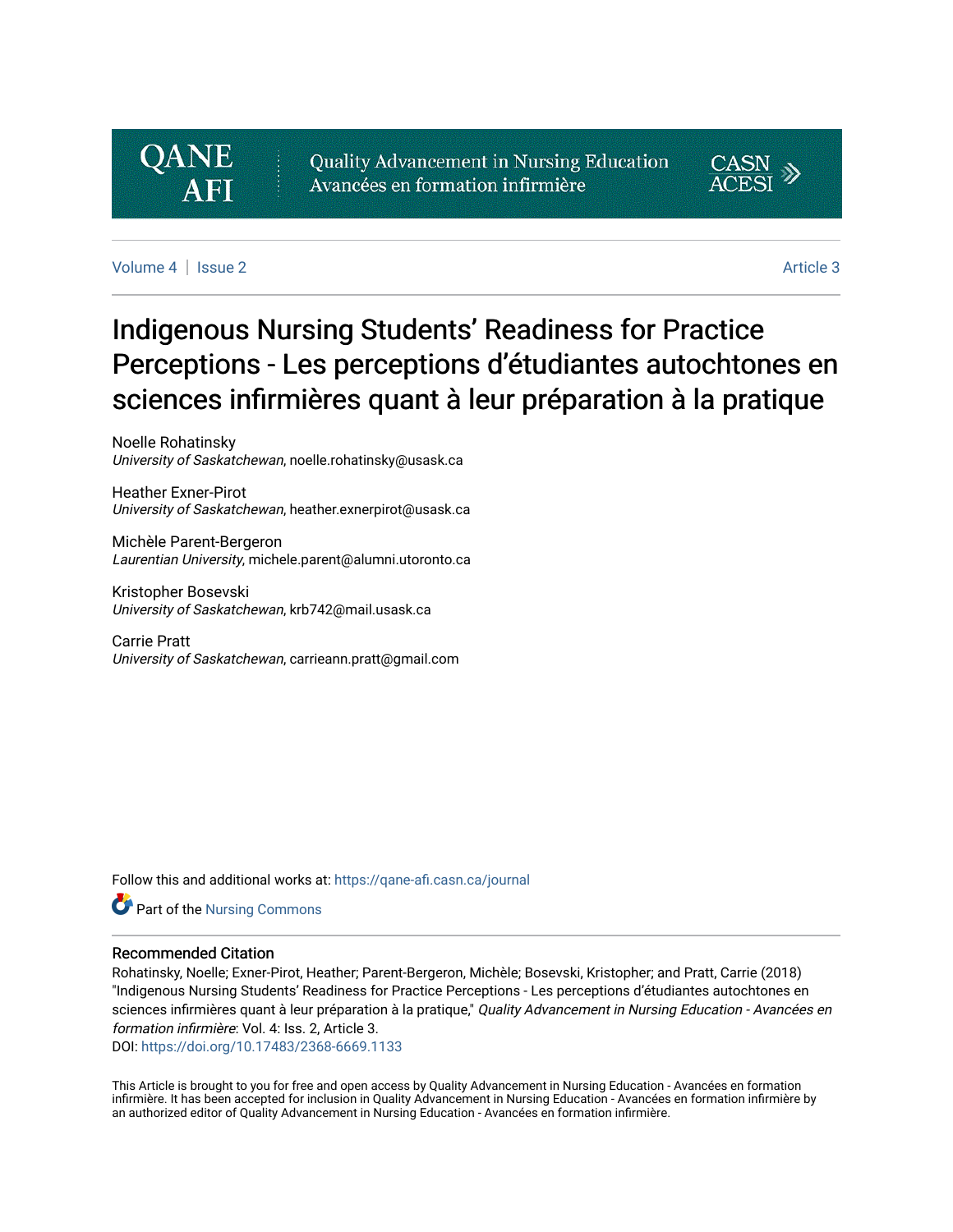# Indigenous Nursing Students' Readiness for Practice Perceptions - Les perceptions d'étudiantes autochtones en sciences infirmières quant à leur préparation à la pratique

# Cover Page Footnote

The researchers would like to acknowledge funding from Community Engagement and Outreach at the University of Saskatchewan and Sigma Theta Tau International, Xi Lambda Chapter. The researchers thank the Social Sciences and Research Laboratories for assistance with data analysis. The researchers would also like to acknowledge the contributions of the nursing student participants within this study. Les chercheurs ont reçu du financement de Community Engagement and Outreach (Implication communautaire) de la University of Saskatchewan et de Sigma Theta Tau International (chapitre Xi Lambda). Ils aimeraient aussi remercier les laboratoires des sciences sociales et de la recherche pour leur aide dans l'analyse de données. Les chercheurs désirent également souligner la contribution des étudiantes en sciences infirmières qui ont participé à cette étude.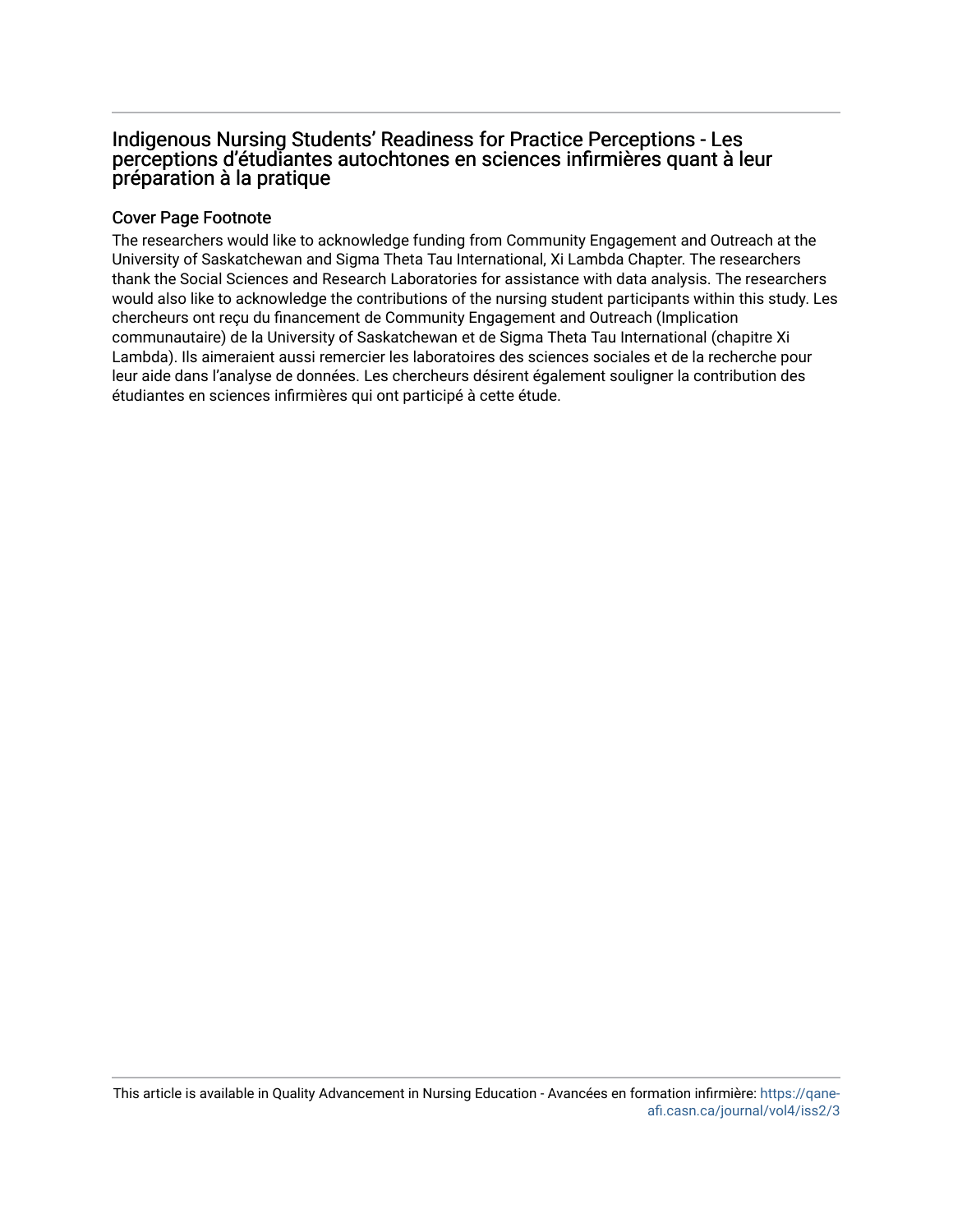#### **Introduction**

The literature has long explored transition to practice struggles for new graduate nurses. However, no studies of which we are aware have addressed Indigenous senior nursing students' perspectives on this topic. The purpose of this research is to explore baccalaureate Indigenous nursing students' perceptions of their readiness for practice.

#### **Background**

Within Canada, except in Québec, a baccalaureate degree is a requirement for entry to practice in nursing (Canadian Association of Schools of Nursing [CASN], 2016). Baccalaureate nursing programs prepare graduates to be generalist practitioners by providing foundational knowledge in nursing science, growth and development, health related needs of diverse populations, organizational structures, information technology, and relational practice with individuals, families, and communities across the lifespan (CASN, 2015). Graduates of baccalaureate programs are able to develop critical thinking, clinical reasoning, self-evaluation, self-regulation, and inter-professional practice skills (CASN, 2016).

While Canadian nurse educators are confident that new graduates have been given the requisite knowledge, skills, and abilities to be competent in practice, senior students and new graduates often lack confidence in their abilities and frequently feel overwhelmed with respect to their upcoming registered nurse role (Guner, 2014; Hickey, 2010; Saber, Anglade, & Schirle, 2015). New graduates expect some level of discomfort when transitioning from student to nurse, lack confidence in their abilities, and are apprehensive at the thought of assuming total responsibility for patient care (Andrews, 2013; Guner, 2014; Kumaran & Carney, 2014; Saber et al., 2015). Specifically, nursing students commonly feel unprepared in their upcoming roles in the areas of decision-making, leadership, and time management (Guner, 2014; Saber et al., 2015). Students and new graduates wish for additional clinical time in their undergraduate programs to allow them to practice skills such as prioritization, health care professional interactions, and caring for multiple patients (Guner, 2014; Hickey, 2010; Saber et al., 2015). Students also identify the "theory-practice gap" when comparing their undergraduate education with the realities of the nursing profession (Guner, 2014; Kumaran & Carney, 2014).

As nursing graduates enter the workforce, they are faced with numerous challenges and expectations surrounding their new career path (Duclos-Miller, 2011) and experience a period of "transition shock" within their new role (Boychuk Duchscher, 2009). Transitioning from student to practitioner brings with it exceedingly stressful and overwhelming experiences. These challenges are only exacerbated when new graduates self-identify as Indigenous, as they often face unique transitional challenges, such as a lack of emotional and moral support, racism, and discrimination within the workplace (Loftin, Newman, Dumas, Gilden, & Bond, 2012; Vakic, Jesty, Mathews, & Etowa, 2012). These experiences ultimately add to the stress new graduates endure during the transition process and can contribute to lack of confidence in the workplace, which inevitably creates doubt about their capabilities of being a nurse and performing the necessary day-to-day tasks (Dyess & Sherman, 2009).

#### **Indigenous Peoples' Health**

The term Indigenous is an international name given to the original peoples of North America and their descendants. "The Canadian Constitution recognizes three distinct groups of Indigenous (Aboriginal) peoples: Indians (referred to as First Nations), Métis and Inuit"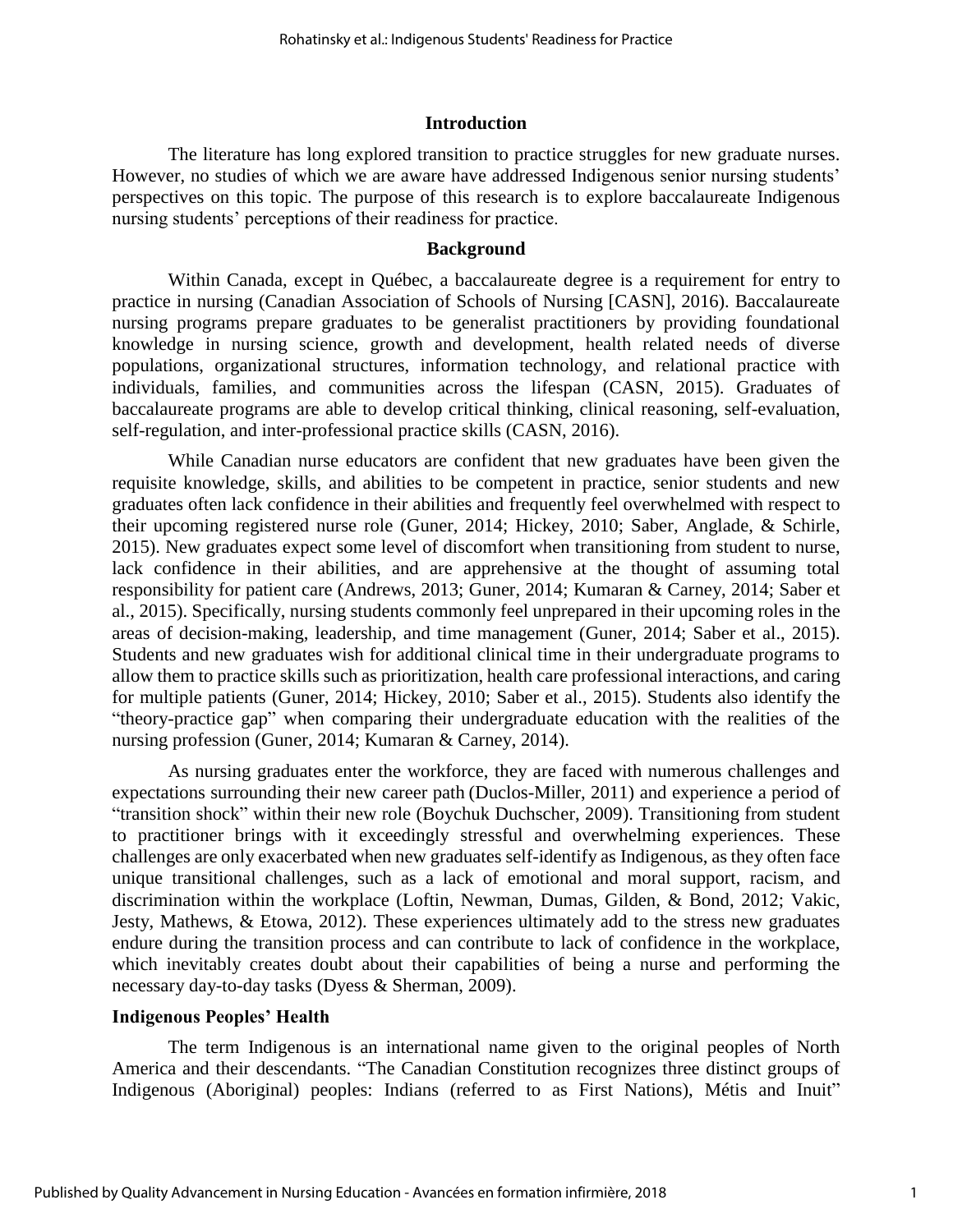(Government of Canada, 2017, para. 1). The Province of Saskatchewan has one of the highest proportions of First Nations and Métis residents in Canada, at 16% in 2011, and this number is expected to increase to approximately 20% of the provincial population by 2036 (Statistics Canada, 2015). An understanding of physical, mental, emotional, spiritual, and historical aspects is crucial to the provision of quality care and health outcomes of Indigenous people (Kulig et al., 2010; Reading & Wien, 2013; Truth and Reconciliation Commission of Canada [TRC], 2015). Indigenous patient experiences related to structural violence have shaped the health of Indigenous peoples and communities globally and are deeply embedded in history, discrimination, individual and institutional racism, and inequitable social policies and practices (Browne, 2017; Browne et al., 2016).

The health of Indigenous peoples throughout the world is shaped by common global colonial and neocolonial forces (Browne, 2017; Browne et al., 2016). Colonialism, racism, social exclusion, and the Indian Act are some of the root causes of persistent health inequities and poor health status for Indigenous peoples across Canada (Allan & Smylie, 2015; Reading & Wien, 2013). Cultural safety contributes to the achievement of positive health outcomes and experiences of Indigenous peoples whereas unsafe cultural practice comprises any action that diminishes, demeans, or disempowers the cultural identity and well-being of Indigenous peoples (Nursing Council of New Zealand, 2011). Cultural safety is considered an essential component when caring for Indigenous clients and communities (Aboriginal Nurses Association of Canada [A.N.A.C.], 2009).

Indigenous registered nurses (RNs) are considered experts in providing care to Indigenous peoples due to their own lived experiences (Exner-Pirot & Butler, 2015). Research suggests that cultural congruency between health care providers and clients results in effective client-provider relationships and enhanced satisfaction with care provided, which can influence the future health status of Indigenous populations and help to reduce the systemic discrimination and racism within the health care system (Banister, Bowen-Brady, & Winfrey, 2014; Minore et al., 2013). As such, culturally safe care requires not only appropriate efforts from non-Indigenous nurses but a full representation of Indigenous nurses in the Canadian health care system. In Canada, 2.9% of registered nurses (>7900 individuals) are Indigenous, and Saskatchewan has one of the highest provincial levels (6.1%) in the country (Exner-Pirot, 2014; Gregory & Barsky, 2007; Hoffart, Waddell, & Young, 2011). Despite these rates and the understanding that the availability of Indigenous RNs has been linked to improved health status of Indigenous individuals and communities, various issues still hinder the success of new Indigenous nursing graduates (Canadian Nurses Association & Aboriginal Nurses Association of Canada, 2014; Kulig et al., 2010; Smith, McAlister, Tedford Gold, & Sullivan-Bentz, 2011; Vukic et al., 2012). Racial challenges, strained interprofessional relationships, and lack of inclusivity in the workplace can affect the already stressful environment for a new nurse, thus influencing job satisfaction, retention, and the risk of nurse turnover (Carr, Palepu, Szalacha, Caswell, & Inui, 2007; Kulig et al., 2010; Vakic et al., 2012).

# **Indigenous Nursing Student Educational Experiences**

High attrition rates are noted among Indigenous nursing students (Gregory & Barsky, 2007; West, Usher, Buettner, Forster, & Stewart, 2013). Researchers have examined various influential factors towards Indigenous nursing students' retention and successful completion of their nursing program and include personal and institutional factors.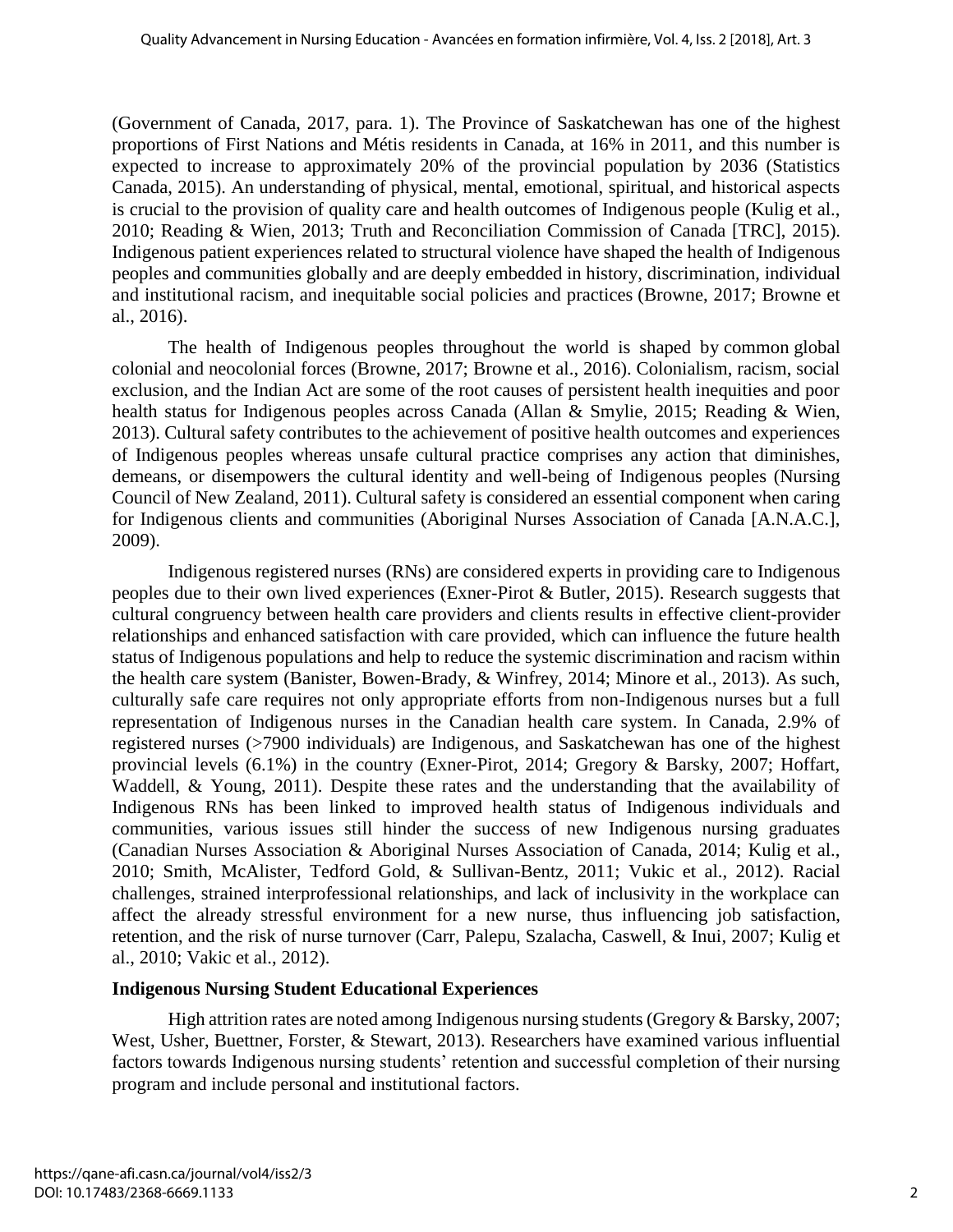**Personal factors.** Many personal factors influence student retention and success in nursing education programs. Personal motivation for enrolling in an undergraduate nursing program, dedication and commitment to their studies, and the desire to make a difference in the health outcomes of Indigenous clients and communities positively influence the students' success (Harder, Astle, Grypma, & Voyageur, 2016; West et al., 2013). Confidence in their Indigenous identity and self-efficacy allow for students to be successful in their programs (West et al., 2013).

Family responsibilities and community considerations are deemed to be significant influences on student success (Anonson, Desjarlais, Nixon, Whiteman, & Bird, 2008; Felton-Busch, Solomon, McBain, & De La Rue, 2009; Smith et al., 2011). Indigenous students prefer to reside in communities near their families and support systems while attending university as it provides a ready support system (Harder et al., 2016; Wilson, McKinney, & Rapata-Hanning, 2011). Relocating to areas away from family can result in attrition (Smith et al., 2011). Availability of childcare when students are in school also influences student success (Anonson et al., 2008; Felton-Busch et al., 2009). Communities can be perceived as positive and negative influences on nursing student success. For example, community members are proud and supportive of Indigenous students for obtaining a university education. However, some members may also feel that the nursing student is "too good" for the members of the community (Anonson et al., 2008). Family and community can place high demands on the student, and these demands can negatively influence their program completion (Anonson et al., 2008; West et al., 2013).

**Institutional factors.** Several institutional factors are seen as supportive for Indigenous nursing student success and frequently include monetary, academic and non-academic, and social supports (Metz, Cech, Babcock, & Smith, 2011). Financial support in the form of loans, scholarships, and bursaries are considered facilitative factors in program retention and completion (Anonson, et al., 2008; Cech, Metz, Babcock, & Smith, 2011; Ferrell, DeCrane, Edwards, Foli, & Tennant, 2016; Harder et al., 2016; Parent, 2010; Pijl & Hagen, 2011). However, Cech et al. (2011) identify that financial supports are perceived as less important by Indigenous students than other institutional supportive factors.

Informational supports include others providing guidance and direction with academic and non-academic related issues and can be provided by academic advisors (Cech et al., 2011; Pijl & Hagen, 2011). Academic-related informational support includes facilitation of student study groups or access to tutors (Cech et al., 2011; Ferrell et al., 2016; Parent, 2010). While many students have access to tutoring services, only small numbers of students take advantage of these opportunities (Ferrell et al., 2016). Non-academic-related information supports include assistance with applying to funding sources and searching for childcare or housing options (Cech et al., 2011; Pijl & Hagen, 2011).

Social support that includes opportunities for connection with others serves as an important aspect to successful program completion. Being connected with other Indigenous individuals can minimize feelings of cultural isolation and mitigate experiences of racism (Parent, 2010; West et al., 2013). Elders and other Indigenous advisors are seen as influential to support student wellbeing (Cech et al., 2011; Parent, 2010; Pijl & Hagen, 2011). Indigenous faculty and registered nurses serve as role models and mentors to nursing students and can facilitate their success within the program (Anonson et al., 2008; Cech et al., 2011; Ferrell et al., 2016; Parent, 2010; West et al., 2013). Indigenous peer support also contributes to student success and retention (Cech et al., 2011; Parent, 2010; West et al., 2013). Participation in cultural and family events offered by the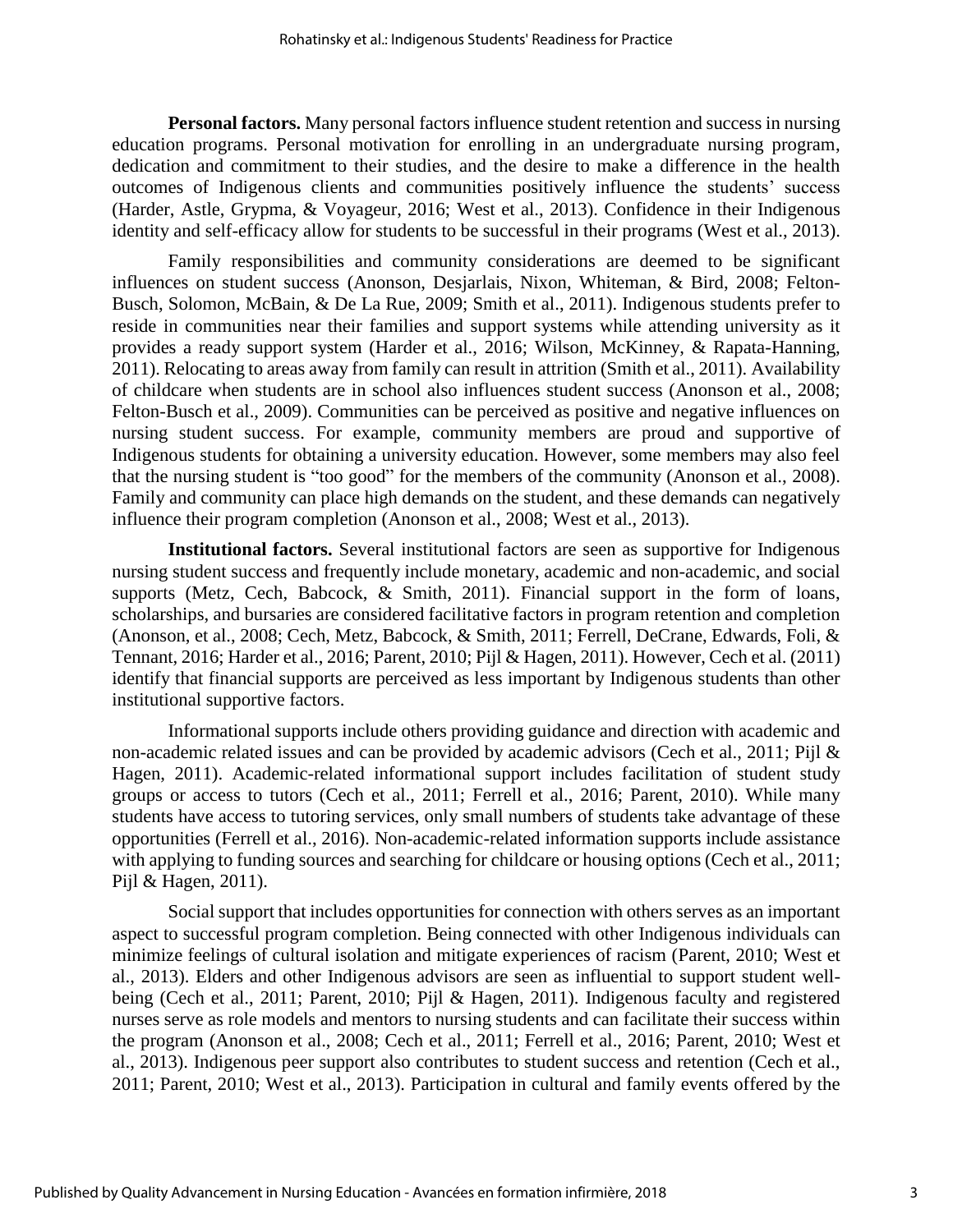local community or university is seen as a facilitating factor (Parent, 2010; Pijl & Hagen, 2011; West et al., 2013).

#### **Indigenous Nursing Student Preparedness**

Promoting a successful transition for Indigenous nursing students into the health care workforce has two direct and significant benefits. The first is that it supports retention of Indigenous nurses in the health care system (Banister et al., 2014). Recruitment and retention of Indigenous nurses within health care systems has been identified as a priority (Canadian Nurses Association & Aboriginal Nurses Association of Canada, 2014). Retention has consequent benefits as Indigenous nurses are likely more effective at delivering culturally safe care to Indigenous clients. This can improve continuity of care, and thus effectiveness. Indigenous nurses can act as role models, inspiring others of Indigenous heritage to pursue a university education or a nursing career, and they can help reduce economic leakage, being more likely to live in or work with Indigenous communities (Aboriginal Nurses Association of Canada [A.N.A.C.], 2009; Anonson et al., 2008; Exner-Pirot & Butler, 2015; Katz, O'Neal, Strickland, & Doutrich, 2010; National Aboriginal Health Organization, 2006). Indigenous registered nurses are able to align their cultural expertise with their clinical expertise in order to provide increased access to culturally safe quality health services (Smith et al., 2011; West et al., 2013). Furthermore, Indigenous nurses can act as role models to non-Indigenous nurses by enacting culturally safe care (West et al., 2013).

The second direct impact is the reduction in costs associated with high turnover and vacancies. Turnover costs per registered nurse, in Canada and the United States, have been estimated at \$25 000 to \$88 000 (Jones, 2008; O'Brien-Pallas, Tomblin-Murphy, & Shamian, 2008). Remote Indigenous communities often offer hiring and retention bonuses in the thousands of dollars (Nunavut Nurses, 2014); some have faced retention rates as low as 10% (attrition of 45/50 nurses) over a three-year period (Porter, 2012). Redirecting the burden associated with turnover, not only the financial costs associated with hiring and retention costs, training, and overtime, but also nursing staff burnout and fatigue, to improve primary health care services in Indigenous communities would be helpful in improving health indicators and outcomes.

By understanding the readiness for practice perceptions of Indigenous nursing students and facilitating the successful transition from student to nurse, nursing education programs can honour the TRC's (2015) Calls to Action related to 1) increasing the number of Indigenous professionals working in the health care field and 2) ensuring the retention of Indigenous health care providers in Indigenous communities. Overall, Indigenous people represent an important and growing part of the Saskatchewan and Canadian populations, and this study aims to address the lack of literature regarding Indigenous nursing students' preparedness for practice.

# **Research Question**

What is the readiness for practice perceptions of senior undergraduate nursing students of Indigenous ancestry?

# **Methods**

# **Research Design and Survey Instrument**

A descriptive, exploratory study design is utilized for this project. Senior students completed the *Readiness for Practice Survey*, which was developed by two registered nurses in the United States (Casey et al., 2011), in a 10-minute online or paper format. Although this survey was created in the United States, it is non-specific and universally applicable to the Canadian senior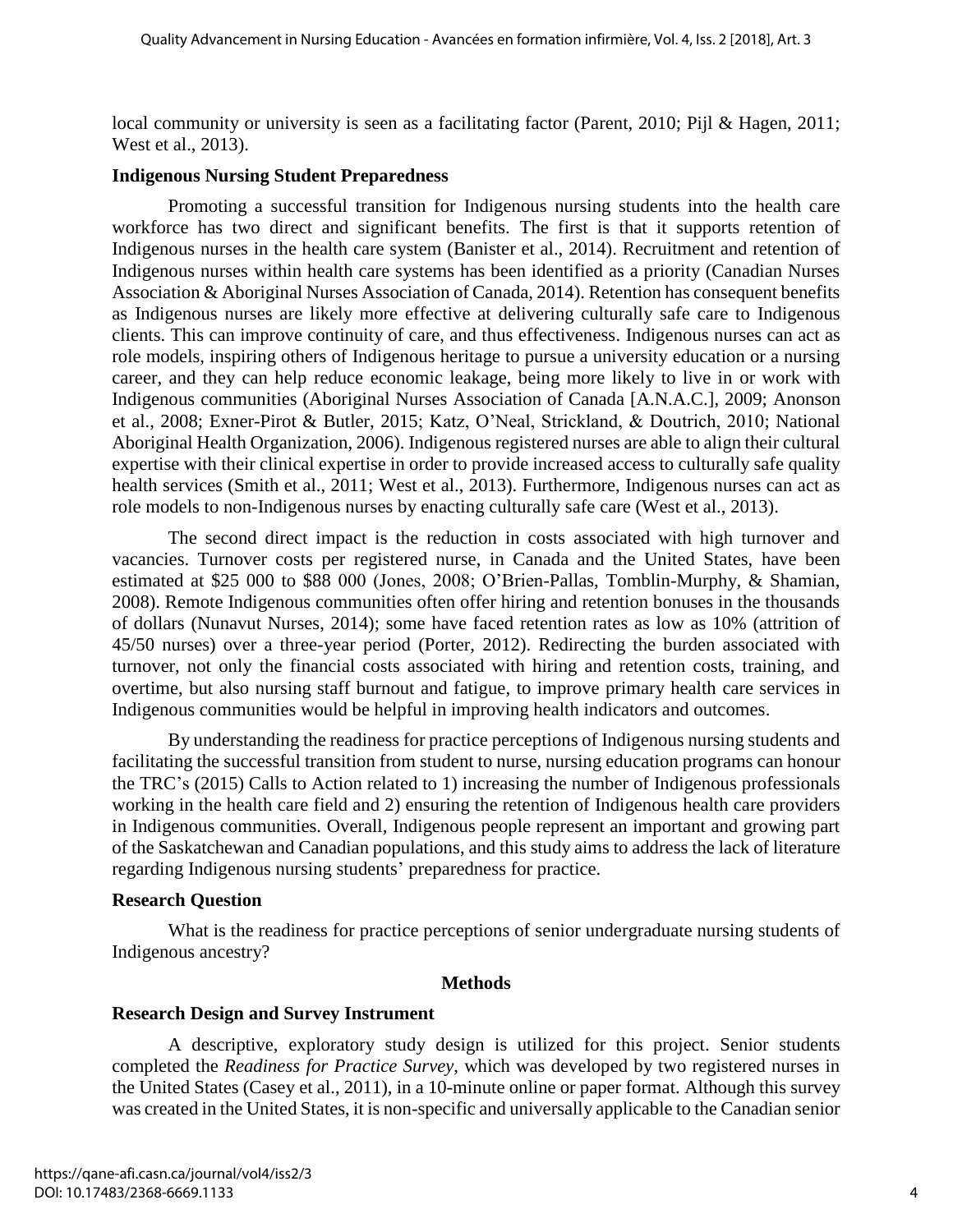nursing student context. The survey is used to measure senior nursing students' perceived readiness for practice in several areas and is divided into three sections: 1) demographic data, 2) a self-report on level of confidence and comfortability with both clinical and relational skills, and 3) an open-ended question related to students' perceptions on what could have assisted them to feel more prepared to enter nursing practice. The demographic data section contains questions on age, gender, ethnicity, and the students' acute care final clinical practicum. Questions added to this section are specific to the local university context, including the physical location of nursing program and nursing employment preferences, such as full-time or part-time status, health region of choice, and a preference for an urban and rural work site. The second section on confidence and comfortability is divided into several parts. Participants are first asked to select the top three skills they are most uncomfortable performing independently from a list of 20 procedures and skills. Students are then asked to rate their level of confidence in caring for two, three, and four patients. Finally, students are presented with a 20-item Likert scale divided into four domains of readiness subscales: clinical problem solving (7 items, Cronbach's alpha .80), learning techniques (2 items, Cronbach's alpha .50), professional identity (5 items, Cronbach's alpha .65), and trials and tribulations (6 items, Cronbach's alpha .63) (Casey et al., 2011). This Likert scale is used to highlight domains of readiness and the development of confidence in senior students. A four-point Likert scale is used (strongly disagree, disagree, agree, and strongly agree) with higher scores reflecting greater levels of agreement. The final section of the survey is an open-ended question: What could be done to help you feel more prepared to enter the nursing profession? This survey has undergone psychometric analysis by the survey developers and consists of content and construct validity and exploratory and confirmatory factor analysis (Casey et al., 2011).

#### **Setting and Sample**

The setting for this study is a Western Canadian province. A total of 40 Indigenous senior nursing students within the baccalaureate nursing program at one university were approached as a convenience sample. Ethical approval was obtained prior to study commencement by the University Research Ethics Board (BEH#15-118). Nursing students were eligible to participate if they voluntarily self-declared Indigenous heritage and would be graduating within the next two months. Participation in the survey was voluntary and participation or lack thereof did not affect student grades, progress in the undergraduate program, or future employment.

The university's College of Nursing has established six sites across the province where students can complete all four years of their program. The College of Nursing's *Learn Where You Live* philosophy, a driving force behind the establishment of distributed learning sites across the province, has been instrumental to Indigenous student recruitment and retention (Exner-Pirot & Butler, 2015). Geographic access to education and proximity to Indigenous communities have been significant factors in the College's recruitment success.

In 1984, the College of Nursing established the National Native Access Program to Nursing (NNAPN) to provide personal supports and improve the transition and success of First Nations and Métis students into nursing programs; this initiative is the first of its kind in Canada. The College continues to be at the forefront of efforts to recruit and retain Indigenous students, both within the university and with respect to nursing programs across the country. The College reserves 16.6% (57) of the seats each year for Indigenous applicants; in the 2016-2017 academic year, 191 Indigenous undergraduate students were enrolled across the four years of the program (representing 18.9% of the total student body). Nationwide data on Indigenous nursing student proportions has not been collected since 2007, at which time this particular Western Canadian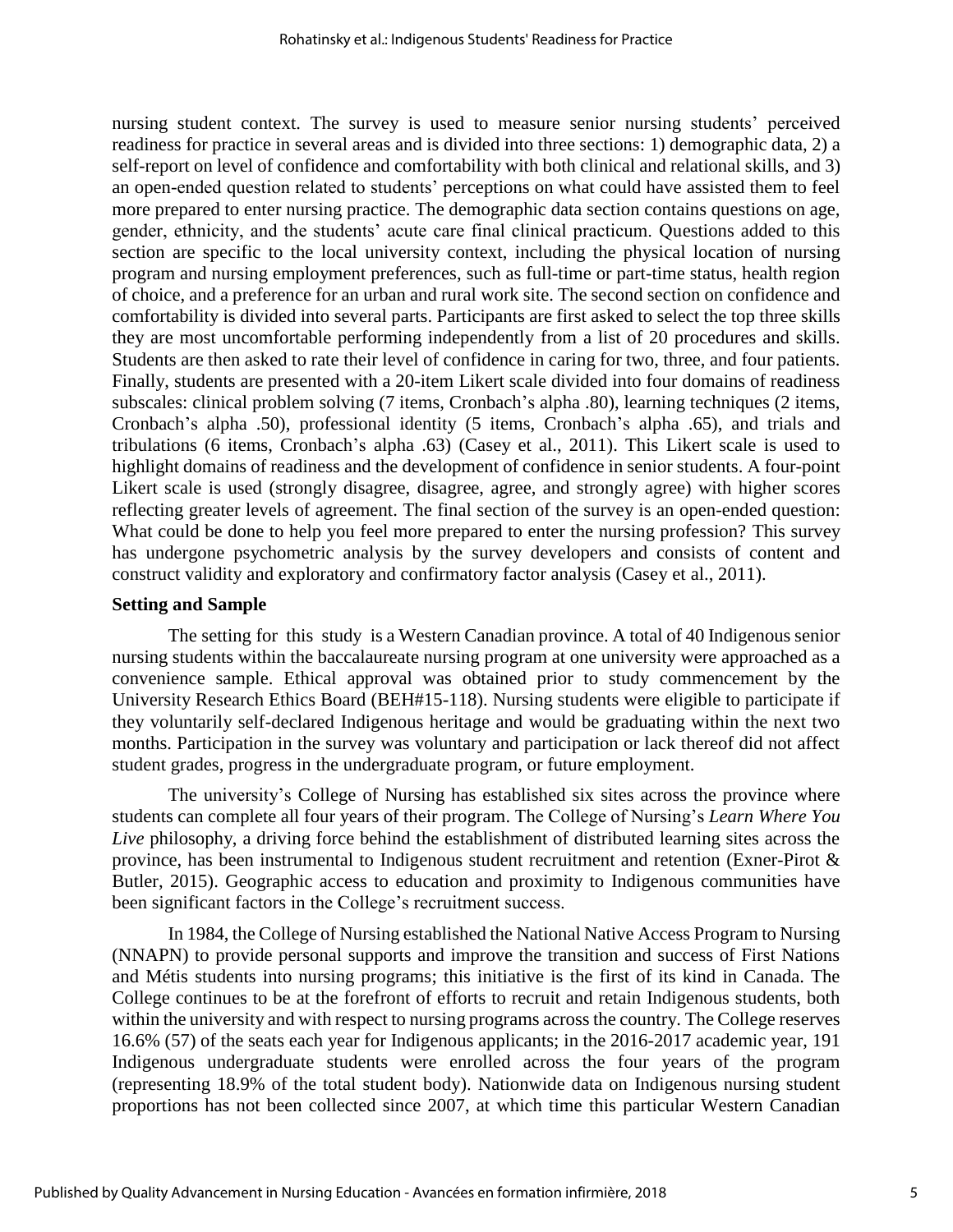province had the highest Indigenous student numbers (211) in the country (Gregory & Barsky, 2007). The retention rate of Indigenous students in the College of Nursing is 93% (versus 95% for the total nursing student population, and versus 63% for the university's total Indigenous student population).

# **Participant Recruitment**

Several recruitment initiatives were utilized: potential participants were sent a letter of invitation via email by a non-researcher assistant to participate in the research project, the research project was described via video recording and posted online for students, and an in-person description with the opportunity to ask questions was provided. Students were offered \$10 cash as an incentive to participate. Due to accounting requirements implemented by the university research system, a demographic form, separate from the anonymous survey, was completed by each student who participated in the study in order to receive the \$10 honorarium. Information gathered by a non-researcher assistant included student name and mailing and email address and this information could not be linked with individual survey completion.

# **Data Collection and Analysis**

Participants were able to complete the survey either electronically or using a paper copy. An arms-length non-researcher assisted with electronic survey distribution via email and paper survey distribution in person to prevent the perception of coercion of survey completion. Furthermore, the primary investigator, a faculty member, was not currently teaching the students during the time the research project occurred. Researchers were not present in the room when students were given time to complete or decline completing the paper questionnaire, and researchers had no way of knowing who completed the survey and who did not. Survey completion was taken as implied consent. Two participants completed the survey electronically and the remainder completed a paper copy. Quantitative data from the *Readiness for Practice Survey* were entered, stored, and analyzed using SPSS (v. 23) software. Statistical analysis was conducted by a statistician and included descriptive statistics on demographic data, reliability testing on the corresponding scales, and independent t-tests to make comparisons among groups.

# **Results**

Twenty-six participants (Table 1) completed the *Readiness for Practice Survey*. The mean age of participants in years was 29 and the majority were female. Those who voluntarily identified as First Nations or Métis were almost equally represented. The smallest participant numbers were from the northern campus locations. The majority of participants' acute care final practicum placements occurred in an urban setting.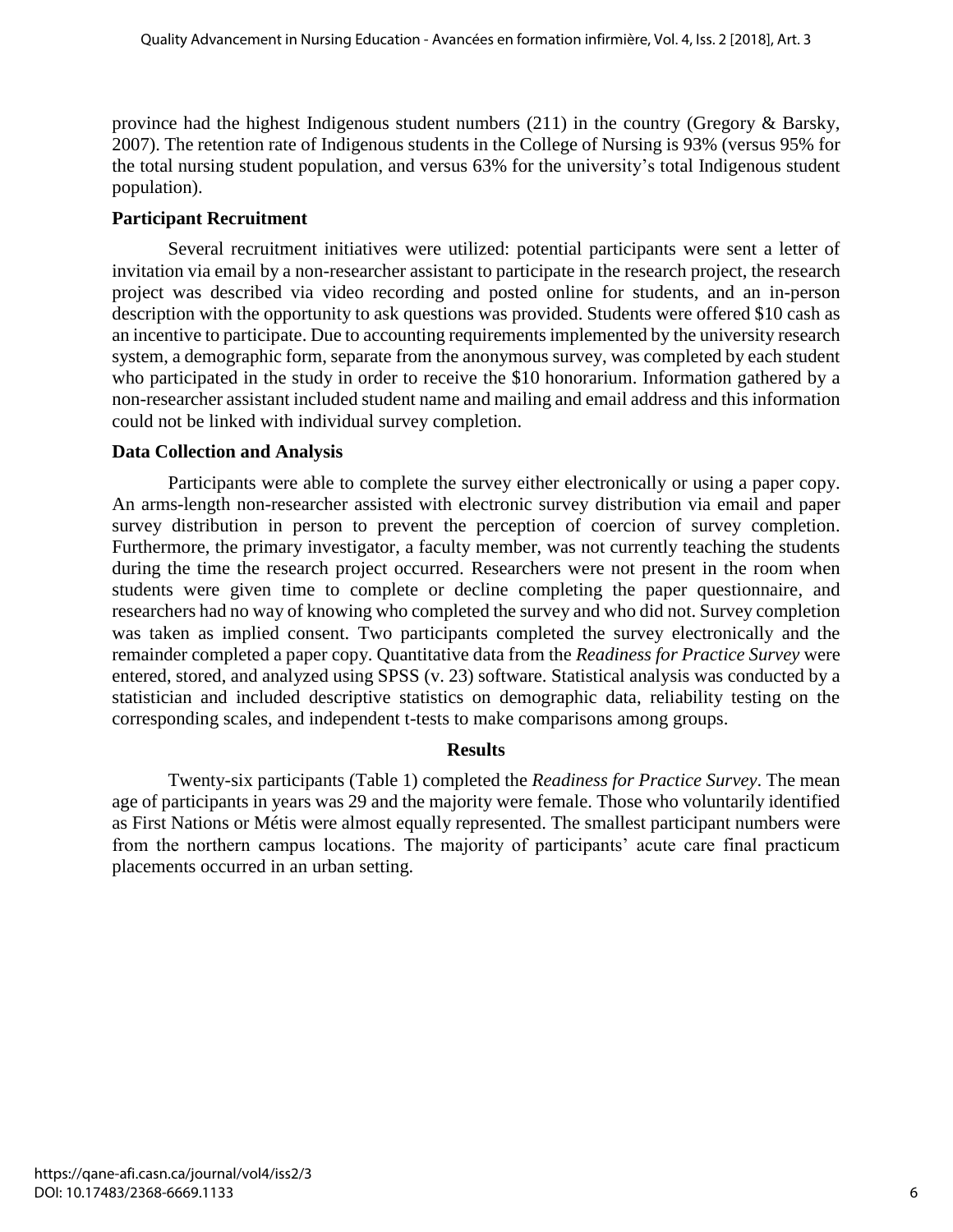#### **Table 1.**

*Demographic Table*

| <b>Demographic Characteristics</b>         | <b>Number of Participants</b> |
|--------------------------------------------|-------------------------------|
| Age                                        |                               |
| Mean Age (Years)                           | $29.3 \pm 7.6$                |
| Age Range (Years)                          | $21 - 47$                     |
| Median Age (Years)                         | 28                            |
| Gender                                     |                               |
| Male                                       | $\overline{2}$                |
| Female                                     | 24                            |
| Ethnicity                                  |                               |
| <b>First Nations</b>                       | 12                            |
| Métis                                      | 14                            |
| Inuit                                      | $\overline{0}$                |
| <b>Acute Care Final Practicum Location</b> |                               |
| Urban                                      | 17                            |
| Rural                                      | 9                             |

#### **Clinical Problem Solving**

The Clinical Problem Solving subscale had a Cronbach's alpha of 0.76, which is comparable to the literature (Casey et al., 2011). The mean for the study sample was derived from the scores of seven questions on the *Readiness for Practice Survey*. Altogether, the subscale mean was 1.98 ( $\pm$ 0.35). The highest scores were observed for the statements "I use current evidence to make clinical decisions" (mean=2.23), "I am confident in my ability to problem solve" (mean=2.12), and "I feel confident identifying actual or potential safety risks to my patients" (mean=2.12). The lowest mean score was observed for the statement "I feel comfortable knowing what to do for a dying patient" (mean=1.58). Independent t-tests were used to determine any significant differences in scores across those who completed their final acute care practicum in urban versus rural settings. Those who worked in rural settings had a higher mean score on this subscale, but the difference from urban settings was not significant (2.10 ( $\pm$ 0.35) vs. 1.92 ( $\pm$ 0.35);  $p=.22$ ).

#### **Learning Techniques**

The Learning Techniques subscale had a Cronbach's alpha of 0.69, which is higher than the 0.50 cited in the literature (Casey et al., 2011). The mean for the study sample  $(1.88 \pm 0.68)$ was derived from the scores of only two questions on the *Readiness for Practice Survey*. Participants had a higher mean score for the statement "Simulations have helped me feel prepared for clinical practice" (mean=2.12), with 88.5% of students agreeing or strongly agreeing. Although the same number of participants agreed with the statement "Writing reflective journals/logs provided insights into my own clinical decision-making skills", fewer participants strongly agreed (mean=1.85). Students who completed their final acute care practicum in a rural setting also had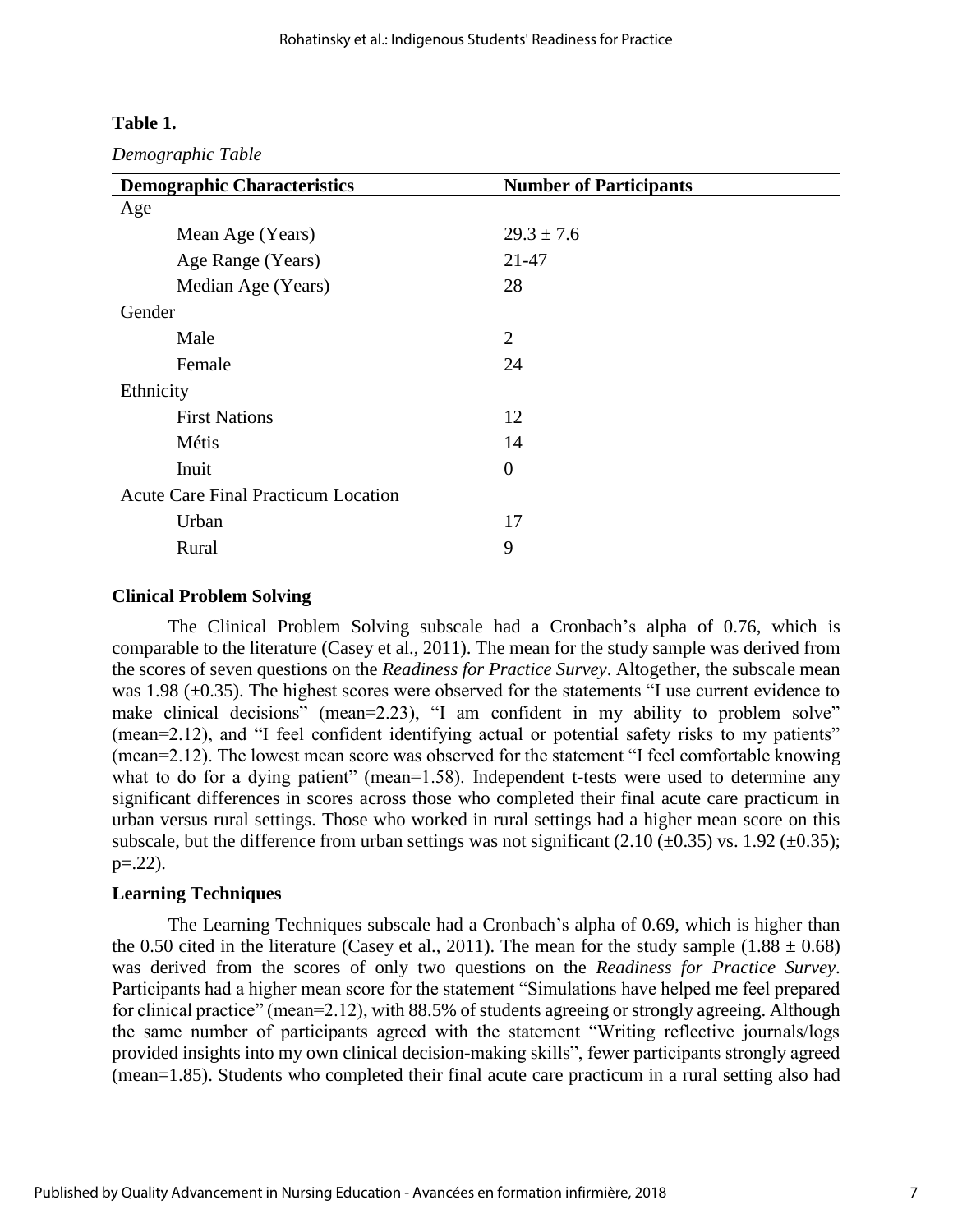higher mean scores than those from urban settings, but again this difference was not significant  $(1.94 \pm 0.77)$  vs.  $1.85 \pm 0.66$ ; p=.75).

### **Professional Identity**

The Professional Identity subscale consisted of the mean scores from five statements. Cronbach's alpha for this subscale was low (0.44), and therefore it might not have measured what was intended. Therefore, the results here reflect the means of individual statements rather than the overall subscale mean. The highest mean score was observed for the statement "I am satisfied with choosing nursing as a career" (mean=2.77). Despite this satisfaction, the lowest mean score was observed for the statement "I feel ready for the profession of nursing" (mean=1.88). Overall, the participants agreed they were comfortable asking for help (mean=2.54) and communicating with patients and their families (mean=2.27). There was moderate agreement with the statement "My clinical instructor provided feedback about my readiness to assume the RN role" (mean=2.04). Mean scores from students who completed their final acute care practicum in rural settings were higher than those in urban settings, but again this difference was not significant  $(2.42 \pm 0.23)$  vs. 2.24 ( $\pm$  0.35); p=.16).

#### **Trials and Tribulations**

Much like the subscale for Professional Identity, this subscale had a low Cronbach's alpha (0.42). This subscale included six statements, with the scores for four reverse coded so that higher means reflect higher levels of agreement. Generally, participants disagreed with the statement "I feel overwhelmed by ethical issues in my patient care responsibilities" (mean=0.96). The highest levels of agreement were found for the statement "I have had opportunities to practice skills and procedures more than once" (mean=2.15) and "I am comfortable delegating tasks to the nursing assistant" (mean=1.88). Low levels of agreement were also observed for "I have difficulty prioritizing patient needs" (mean=1.04) and "I have difficulty recognizing change in my patient's condition" (mean=1.15).

# **Skills that Students Felt Uncomfortable Performing**

From the list of 20 skills and procedures provided (Table 2), most participants indicated they were most uncomfortable performing EKG/telemetry monitoring and interpretation (50%), responding to an emergency/code blue/changing patient condition (50%), performing tracheostomy care/suctioning (50%), performing chest tube care (31%), drawing blood/venipuncture (19%), and central line care (19%). All students indicated they were comfortable performing the following skills independently: assessment skills, blood glucose monitoring, cultural competency, operating IV pumps, and pulse oximetry.

Among students who completed their final acute care practicum in an urban setting, 65% indicated responding to an emergency/code blue/changing patient condition and tracheostomy care/suctioning were one of the top three skills/procedures about which they felt most uncomfortable. This percentage was substantially lower (22%) for students who completed their final acute care practicum in a rural setting. No participants who conducted their practicum in an urban setting selected blood draw/venipuncture in their top three, but this was indicated by 56% of those who conducted their practicum in a rural setting. The one skill both groups seemed uncomfortable with was EKG/telemetry monitoring and interpretation, with this skill selected in their top three by 47% of urban final practicum students and 56% of rural final practicum students.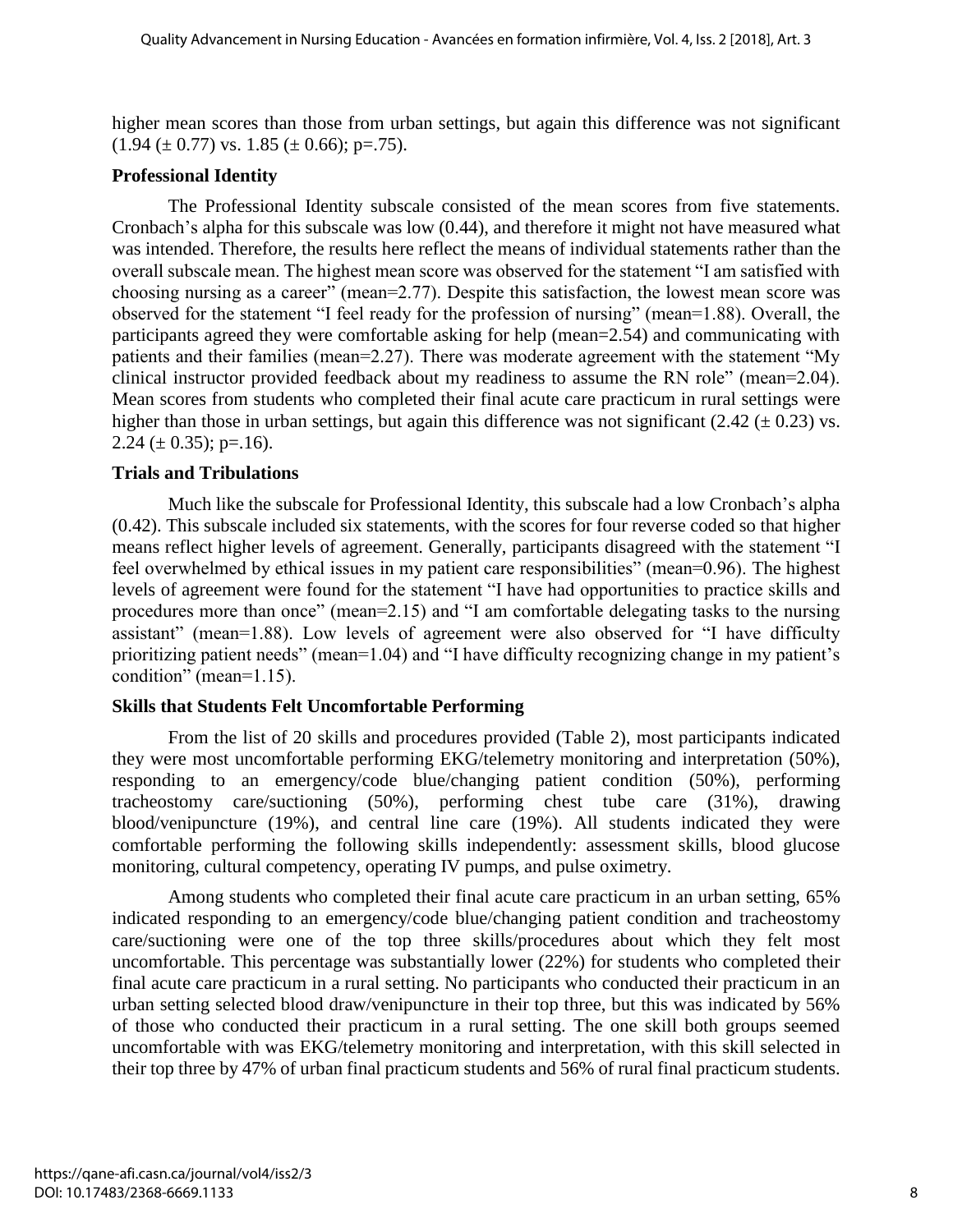# **Table 2.**

*List of Skills Students Felt Uncomfortable Performing Independently*

| <b>Skill</b>                                                        | # of Mentions $(\% )$ |              |              |
|---------------------------------------------------------------------|-----------------------|--------------|--------------|
|                                                                     | <b>Urban</b>          | <b>Rural</b> |              |
|                                                                     | <b>Practicum</b>      | Practicum    | <b>Total</b> |
|                                                                     | $(n=17)$              | $(n=9)$      |              |
| Assessment skills                                                   | $0(0\%)$              | $0(0\%)$     | $0(0\%)$     |
| Bladder catheter insertion/irrigation                               | $0(0\%)$              | 2(22%)       | 2(8%)        |
| Blood draw/ venipuncture                                            | $0(0\%)$              | 5(56%)       | 5(19%)       |
| Blood glucose monitoring device                                     | $0(0\%)$              | $0(0\%)$     | $0(0\%)$     |
| Central line care (dressing change, blood<br>draws, discontinuing)  | 2(12%)                | 3(33%)       | 5(19%)       |
| Charting/documentation                                              | 1(6%)                 | $0(0\%)$     | 1(4%)        |
| Chest tube care                                                     | 6(35%)                | 2(22%)       | 8 (31%)      |
| Communication                                                       | 1(6%)                 | $0(0\%)$     | $1(4\%)$     |
| Cultural competency                                                 | $0(0\%)$              | $0(0\%)$     | $0(0\%)$     |
| EKG/telemetry monitoring and<br>interpretation                      | 8 (47%)               | 5(56%)       | 13 (50%)     |
| Giving verbal report                                                | $0(0\%)$              | $1(11\%)$    | $1(4\%)$     |
| Intravenous (IV) medication administration                          | $0(0\%)$              | $1(11\%)$    | $1(4\%)$     |
| Intravenous (IV) starts                                             | 1(6%)                 | $0(0\%)$     | 1(4%)        |
| IV pumps/ PCA pump operation                                        | $0(0\%)$              | $0(0\%)$     | $0(0\%)$     |
| Medication administration                                           | 2(12%)                | $0(0\%)$     | 2(8%)        |
| NG tube/Dobhoff care                                                | 3(18%)                | 2(22%)       | 5(19%)       |
| Pulse oximetry                                                      | $0(0\%)$              | $0(0\%)$     | $0(0\%)$     |
| Responding to an emergency/code blue/<br>changing patient condition | 11(65%)               | 2(22%)       | 13 (50%)     |
| Tracheostomy care/suctioning                                        | 11(65%)               | 2(22%)       | 13 (50%)     |
| Wound care/ dressing change/wound vac                               | $0(0\%)$              | $1(11\%)$    | 1(4%)        |

# **Confidence in Caring for Number of Patients**

Participants indicated their level of comfort in caring for two, three, or four patients using a 5-point Likert scale, with higher scores representing higher levels of confidence. Students became less confident as the number of patients increased. Students who studied at the large urban campus (city population 246,376 (Government of Saskatchewan, 2017) with three tertiary care hospitals) had significantly higher levels of comfort in caring for more patients than those studying nursing at the smaller urban campus (city population of 35,926 (Government of Saskatchewan, 2017) with one tertiary care hospital). Mean scores did not differ between urban and rural campus students for two patients, but did for three patients (3.78 vs. 3.18; p=.05) and four patients (3.20 vs. 2.36; p=.04). No significant differences were observed between those students doing their final practicum in urban or rural settings.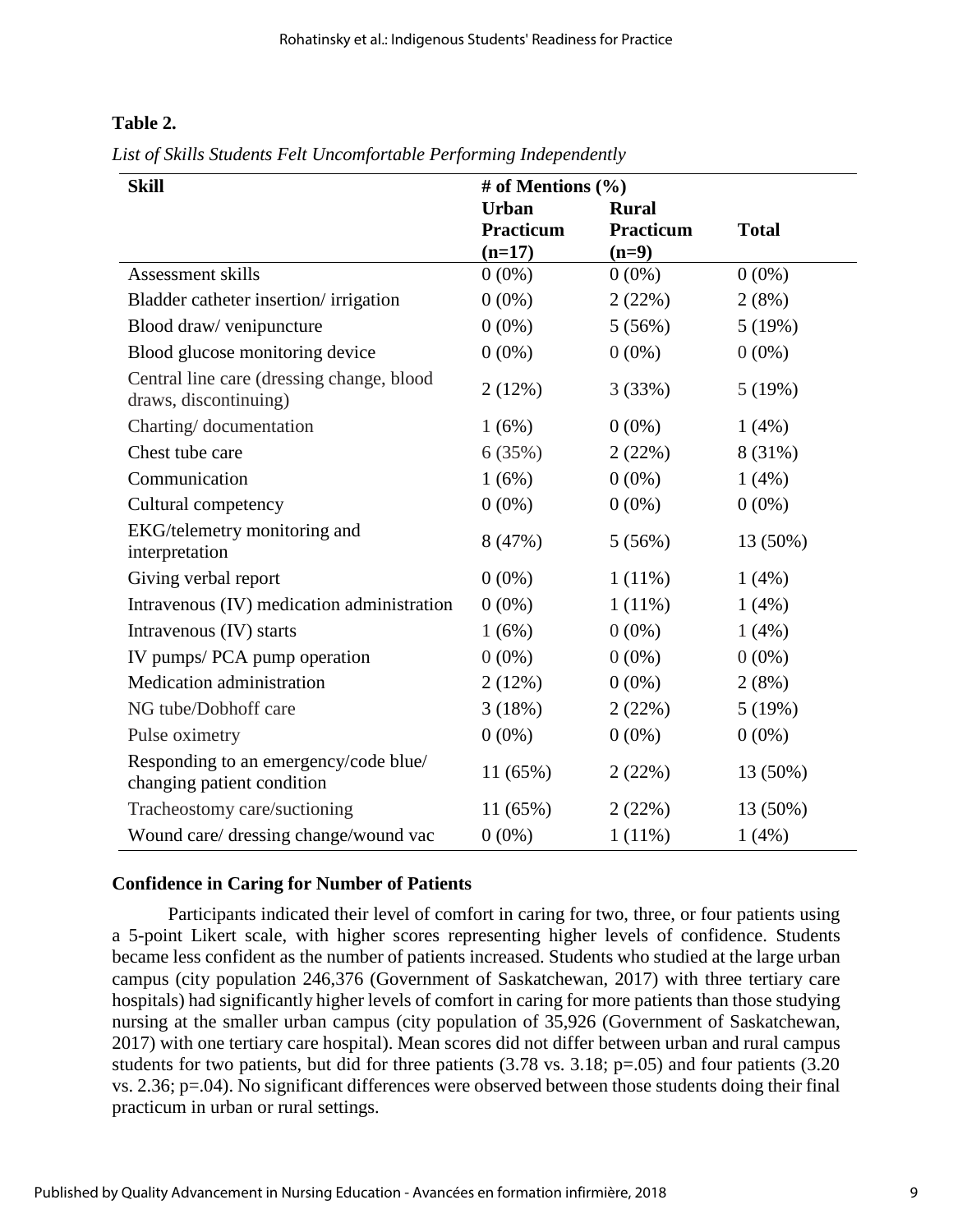# **Open-ended question**

Responses to the open-ended question (i.e., What could have been done to help you feel more prepared to enter the nursing profession?) were written by students in point form with no additional explanation or rationale for their choices. Many participants gave more than one response. The most frequent suggestions included additional anatomy, physiology, pharmacology, and medical surgical theory courses particularly in upper years of the program, increased clinical hours, opportunities to practice psychomotor skills, and opportunities for mentorship both within school and after graduation. See Table 3 for more information.

# **Table 3.**

*List of Strategies Students Identified Would Help Them Feel More Prepared to Enter the Nursing Profession*

| <b>Suggested Strategy</b>                                                                                      | # of Mentions<br>$\frac{9}{6}$ (n=26) |
|----------------------------------------------------------------------------------------------------------------|---------------------------------------|
| Additional anatomy, physiology, pharmacology, and medical surgical theory<br>classes especially in upper years | 6(23%)                                |
| Additional clinical time and diversity in clinical experiences                                                 | 6(23%)                                |
| Greater opportunity to practice psychomotor skills                                                             | 6(23%)                                |
| Mentorship programs during undergraduate education and post-graduation                                         | 6(23%)                                |
| Assistance with NCLEX preparation                                                                              | 5(19%)                                |
| Additional interprofessional communication and practice experiences                                            | 3(12%)                                |
| Directions for applying for a graduate license                                                                 | 2(8%)                                 |
| Greater exposure to paperwork and computer work related to nursing.                                            | 2(8%)                                 |
| Greater information about process of transitioning from student to graduate<br>nurse                           | 2(8%)                                 |
| Explanation of what things are like after graduation                                                           | $1(0.3\%)$                            |
| Less reflective journaling                                                                                     | $1(0.3\%)$                            |
| More supportive instructors                                                                                    | $1(0.3\%)$                            |

# **Discussion**

The purpose of this research is to explore Indigenous nursing students' perceptions of their readiness for practice, and this study adds to the lack of literature in this area. The results are similar to findings from other studies that explored student readiness for practice. Although most senior nursing students agree they are satisfied with their choice of profession, many feel unprepared for at least one aspect of their future role as a registered nurse (Hickey, 2010; Missen, McKenna, & Beauchamp, 2015; Newton, Cross, White, Ockerby, & Billet, 2011; Porter, Morphet, Missen, & Raymond, 2013; Usher, Mills, West, Park, & Wood, 2015). A common relationship in this study and most comparison studies is an inverse correlation of student confidence and caring for a number of patients: most students are very confident in managing two patients, but few agree they are very confident in managing four patients (Saber et al., 2015; Usher et al., 2015; Woods et al., 2014). However, other studies show little correlation between confidence and caring for a given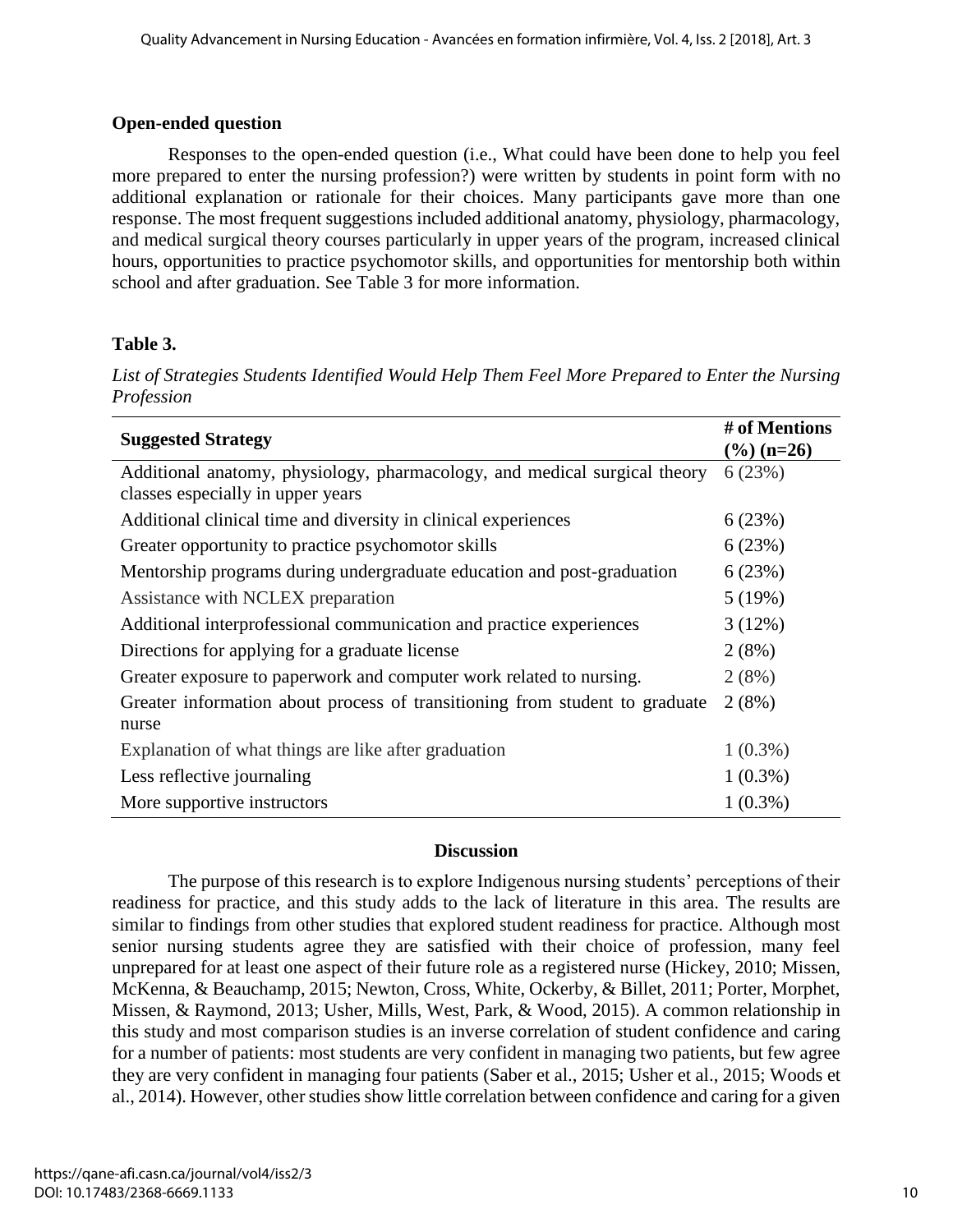number of patients (Casey et al., 2011). The literature varies regarding interprofessional communication. The present study found students perceive confidence in speaking with physicians and asking for help, in agreement with some previous studies (Casey et al., 2011; Woods et al., 2014) but not others (Saber et al., 2015). Another variable component of readiness for practice is comfort level related to psychomotor skill performance. The current study found students are most uncomfortable performing ECG interpretation and responding to emergency or code situations. This is not uncommon for new graduate nurses (Casey et al., 2011), although a few studies report more student comfort with these skills (Usher et al., 2015; Woods et al., 2014). Different education programs and clinical placements could account for these discrepancies. Participants in the present study felt they had enough opportunity to practice skills more than once, in contrast to participants in other studies (Usher et al., 2015; Woods et al., 2014) who believe they did not have adequate time to practice skills. Variation in location and clinical site placement may account for these differences in perception. Finally, students in the present study report low confidence in their ability to prioritize and delegate, which could be considered part of time management, a common area of reported low confidence for senior nursing students (Hickey, 2010; Newton et al., 2011; Saber et al., 2015).

Several common themes have emerged concerning better preparing students for independent work that are congruent with the experience of participants in the present study. Specifically, these themes include increased education in physiology and pharmacology, increased clinical experience, strong mentorships, and more experience with paperwork and documenting (Casey et al., 2011; Hickey, 2010; Missen et al., 2015; Porter et al., 2013; Saber et al., 2015; Usher et al., 2015). Notably, the learning technique of reflective writing or journaling is found to be the most unhelpful in Usher et al. (2015), Woods et al. (2014), and the present study, but it was the most helpful in Casey et al. (2011).

While the literature reports a range of student perceptions related to their confidence and readiness for practice, the experiences of Indigenous senior nursing students in this study appear to be consistent overall with nursing students in similar studies outlined above. In the literature discussed, the vast majority of participants are Caucasian females in their mid-twenties (Casey et al., 2011; Hickey, 2010; Saber et al., 2015; Usher et al., 2015; Woods et al., 2014). The participants included in this project are solely Indigenous with the majority being female in their late twenties. Both Indigenous and non-Indigenous students share similar perspectives on their readiness for practice; however, we recognize that Indigenous students experience the education and health care system differently than other students due to systemic racism and discrimination they may have encountered (Allan & Smylie, 2015; Browne, 2017; Reading & Wien, 2013). This study contributes to the sparse literature on readiness for practice perceptions of Indigenous nursing students and demonstrates that feelings of lack of preparation are common for most senior nursing students as they transition into the workforce.

#### **Implications for Nursing Education**

While our findings are similar to the previous literature on readiness for practice, strategies can be implemented that specifically enhance Indigenous student's readiness for practice. Strategies to facilitate student success and transition support need to be systemic in nature and include and partner with Indigenous and non-Indigenous stakeholders within communities, organizations, and university systems (Smith et al., 2011; West et al., 2013; Wilson et al., 2011). Strategies utilized by nursing education programs should be based on the core nursing education competencies framework outlined by a collaboration between the Canadian Indigenous Nurses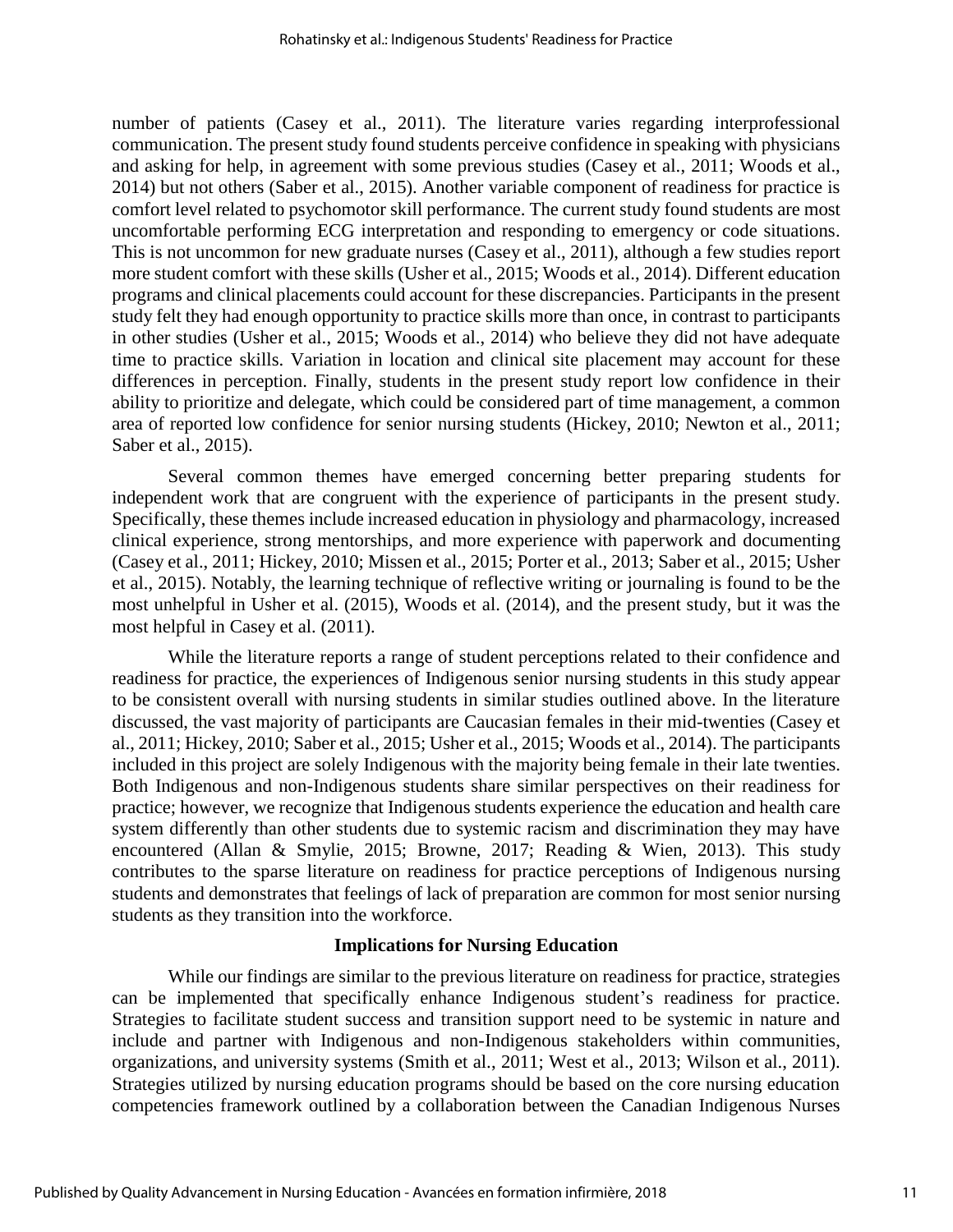Association (CINA), the Canadian Association of Schools of Nursing, and the Canadian Nurses Association (Aboriginal Nurses Association of Canada [A.N.A.C.], 2009). The framework highlights the importance of honouring a postcolonial understanding, fostering communication, inclusivity and respect with First Nation, Inuit, and Métis peoples, acknowledging Indigenous knowledge, and encouraging student mentorship and support (A.N.A.C., 2009). As educational institutions and educators, there is a responsibility of non-Indigenous nursing educators to engage in "skills-based training in intercultural competency, conflict resolution, human rights, and antiracism" (TRC, 2015, p. 323). Non-Indigenous educators should enhance their knowledge and awareness of Indigenous culture and history by enrolling in courses and engaging in self-reflection to enhance their understanding of implementing Indigenous student-centred approaches, demonstrate cultural safety, and acknowledge the potential power differential associated with historical relationships between non-Indigenous and Indigenous peoples (Harder et al., 2016; Martin & Seguire, 2013; Smith et al., 2011; Wilson et al., 2011).

Not all students take advantage of supportive opportunities during their educational program such as tutoring or mentorship supports (Ferrell et al., 2016). More awareness of these support programs and opportunities may be needed. Faculty and student advisors may need to take a more active approach in linking students with available supports. Taking advantage of these types of supportive opportunities may enhance student success and facilitate student perceptions of their readiness for practice. In the open-ended question in this study, students requested mentorship opportunities both within their education programs and to assist with transition into practice. Mentoring relationships are seen as a source of support for Indigenous students and new graduate nurses to facilitate transition into practice and mentorship has been identified as a priority when considering policy direction (A.N.A.C., 2009; Canadian Nurses Association & Aboriginal Nurses Association of Canada, 2014; Grossman, 2014; Hinton & Chirgwin, 2010). Mentorship is defined as a mutually beneficial, non-evaluative relationship between a more experienced person (mentor) and a less experienced person (mentee) to aid in personal and professional development (Grossman, 2014; Mills, Francis, & Bonner, 2005). Matching mentors and mentees who are from similar cultural backgrounds facilitates socialization, role modeling, and support for new graduate nurses (Witkow & Fuligni, 2011). Mentors who have a similar background as the mentees can understand the cultural realities, opportunities, and challenges of nursing education and readiness for practice (Wilson et al., 2011). Individuals matched with mentors from similar cultural backgrounds report receiving greater support and assistance than others (Blake-Beard, Bayne, Crosby, & Muller, 2011), and can result in low job turnover and attrition (Banister et al., 2014). Clinical placements caring for Indigenous clients and communities while working alongside Indigenous preceptors can also facilitate postcolonial understanding, increased acknowledgement of Indigenous knowledge, and development of communication, inclusivity, and respect as outlined in the A.N.A.C. (2009) framework. Clinical placements with Indigenous preceptors can provide role modeling and mentorship to Indigenous nursing students (Wilson et al., 2011).

Numerous curriculum strategies have been suggested to better align with and value the ontological perspective of Indigenous nursing students and thus enhance their learning and perhaps their perspective of their readiness. Hands-on opportunities for learning that include additional clinical or laboratory learning experiences are suggested (Parent, 2010; Pijl & Hagen, 2011; Wilson et al., 2011). These types of practical learning opportunities allow for the facilitation of praxis and connection to concrete experiences and can include psychomotor skill development or simulation scenarios. Visual and observational learning opportunities are also suggested (Parent, 2010; Pijl & Hagen, 2011). Videos of psychomotor skills, pictures of abstract concepts, and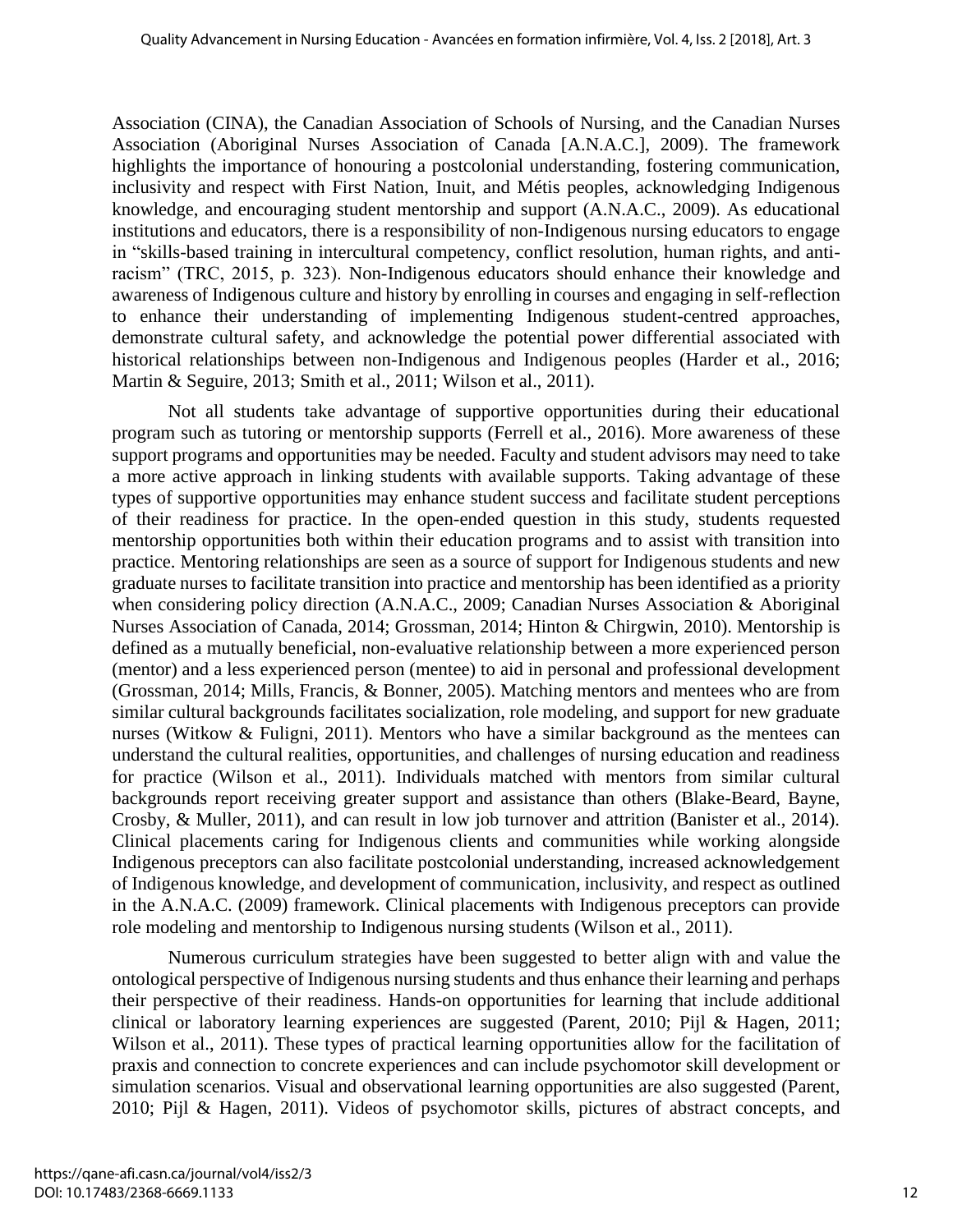utilization of concept maps may be useful strategies to enhance learning and engage all styles of learners. Allowing Indigenous students to observe and watch prior to performing a skill allows for an active learning experience that values Indigenous ways of knowing (Pijl & Hagen, 2011).

Collaborative group learning opportunities have also been suggested as a strategy to enhance Indigenous student learning (Parent, 2010; Pijl & Hagen, 2011). Some approaches include problem-based learning scenarios, study groups, or learning circles where clinical situation can be discussed (Cech et al., 2011; Pijl & Hagen, 2011). These group learning approaches can allow for social support, sharing of experiences, and learning of curriculum material (Wilson et al., 2011), which in turn may help facilitate perceptions of readiness for practice.

#### **Limitations**

A small homogeneous sample size within one province and one university nursing program limits generalizability of the findings and limits the power of the study. The *Readiness for Practice Survey* has not undergone psychometric analysis with an Indigenous population and no qualitative data were gathered to understand the specificity of this student population. Suggested future research includes a larger scale study exploring Indigenous nursing students' readiness for practice from multiple nursing programs, provinces, and countries to obtain a more global perspective and a larger, heterogeneous sample. Further testing of the *Readiness for Practice Survey* is needed to determine if the internal consistency of the subscales can be enhanced. Future research will include evaluation of a mentorship program as a means of supporting Indigenous new graduates as they transition to practice. Follow-up evaluations of Indigenous new graduates six months into practice are also planned to assess the supporting and inhibiting factors influencing their transition into the workforce.

#### **Conclusion**

Results from this study demonstrate that Indigenous students share similar perspectives on their readiness for practice when compared with nursing students from the existing literature. Assistance can be put in place to support Indigenous students as they transition into practice. Easing the transition from student to registered nurse requires facilitation and support from Indigenous and non-Indigenous registered nurses, health care team members, academic institutions, communities, and health care organizations (Kumaran & Carney, 2014). By supporting Indigenous nursing students, preparing them for practice, and providing diverse opportunities to learn, the TRC (2015) Calls to Action pertaining to recruiting and retaining Indigenous nursing professionals can be realized. Strategies to enhance Indigenous nurse readiness for practice can assist in creating a representative workforce and ultimately provide culturally safe quality care for Indigenous individuals and communities.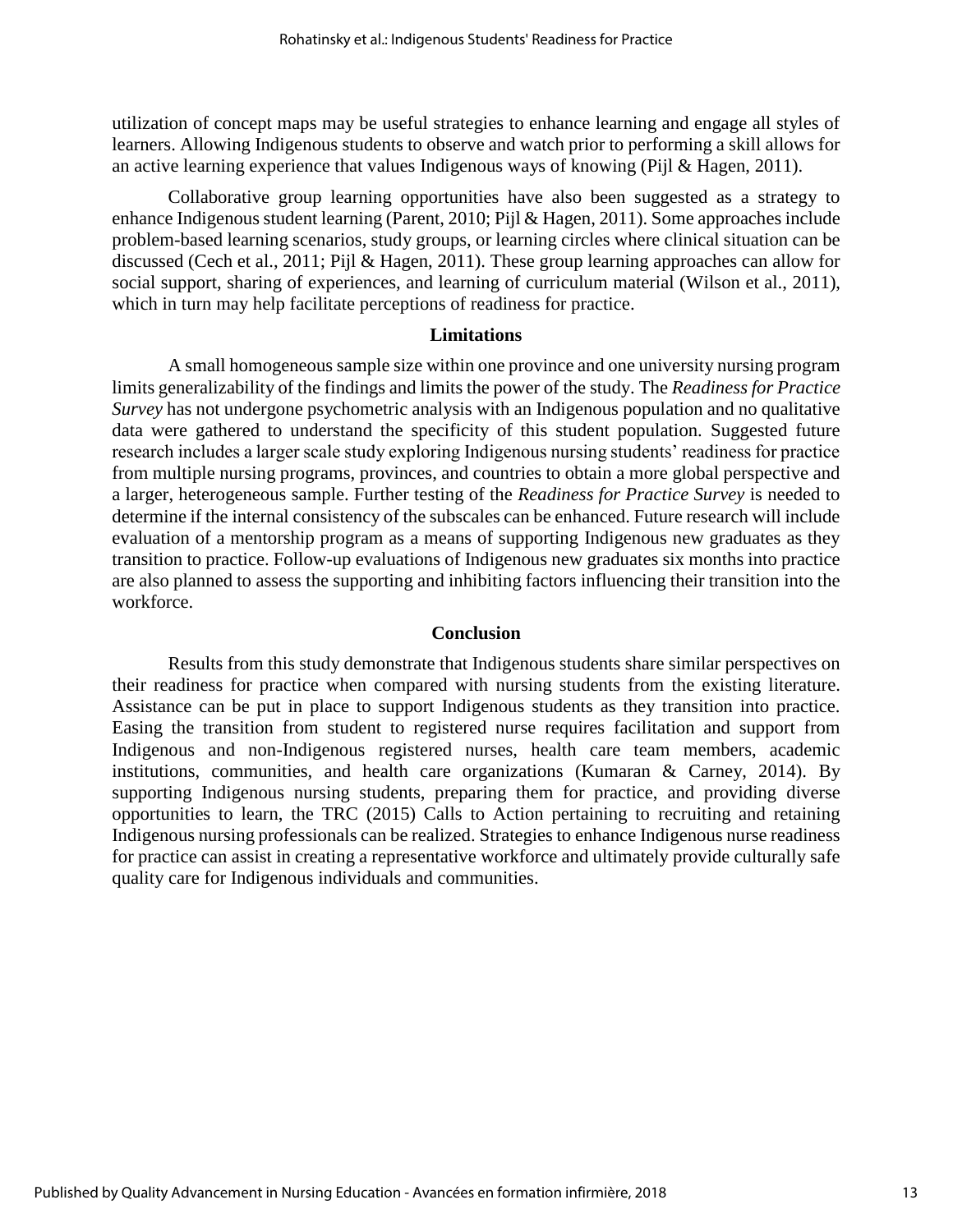#### **References**

- Aboriginal Nurses Association of Canada. (2009). *Cultural Competence and Cultural Safety in Nursing Education: A Framework for First Nations, Inuit, and Métis Nursing*. Ottawa, ON: Author.
- Allan, B., & Smylie, J. (2015). *First Peoples, Second Class Treatment: The role of racism in the health and well-being of Indigenous peoples in Canada*. Retrieved from [http://www.wellesleyinstitute.com/wp-content/uploads/2015/02/Summary-First-Peoples-](http://www.wellesleyinstitute.com/wp-content/uploads/2015/02/Summary-First-Peoples-Second-Class-Treatment-Final.pdf)[Second-Class-Treatment-Final.pdf](http://www.wellesleyinstitute.com/wp-content/uploads/2015/02/Summary-First-Peoples-Second-Class-Treatment-Final.pdf)
- Andrews, D. R. (2013). Expectations of millennial nurse graduates transitioning into practice. *Nursing Administration Quarterly, 37*(2), 152–159. <https://doi.org/10.1097/naq.0b013e3182869d9f>
- Anonson, J., Desjarlais, J., Nixon, J., Whiteman, L., & Bird, A. (2008). Strategies to support recruitment and retention of First Nations youth in baccalaureate nursing programs in Saskatchewan, Canada. *Journal of Transcultural Nursing, 19*(3), 274–283. <https://doi.org/10.1177/1043659608317095>
- Banister, G., Bowen-Brady, H. M., & Winfrey, M. E. (2014). Using career nurse mentors to support minority nursing students and facilitate their transition to practice. *Journal of Professional Nursing*, *30*(4), 317–325. <https://doi.org/10.1016/j.profnurs.2013.11.001>
- Blake-Beard, S., Bayne, M., Crosby, F., & Muller, C. (2011). Matching by race and gender in mentoring relationships: Keeping our eyes on the prize. *Journal of Social Issues, 67*(3), 622–643. <https://doi.org/10.1111/j.1540-4560.2011.01717.x>
- Browne, A. J. (2017). Moving beyond description: Closing the health equity gap by redressing racism impacting Indigenous populations. *Social Science & Medicine, 184*, 23–26. <https://doi.org/10.1016/j.socscimed.2017.04.045>
- Browne, A. J., Varcoe, C., Lavoie, J., Smye, V., Wong, S. T., Krause, M., … Fridkin, A. (2016). Enhancing health care equity with Indigenous populations: Evidence-based strategies from an ethnographic study. *BMC Health Services Research*, *16*, 544. <https://doi.org/10.1186/s12913-016-1707-9>
- Boychuk Duchscher, J. (2009). Transition shock: The initial stage of role adaptation for newly graduate registered nurses. *Journal of Advanced Nursing, 65*(5), 1103–1113. <https://doi.org/10.1111/j.1365-2648.2008.04898.x>
- Canadian Association of Schools of Nursing [CASN]. (2015). *National Nursing Education Framework: Final Report*. Ottawa, ON: Author.
- CASN. (2016). *Position Statement: Baccalaureate Education and Baccalaureate Programs*. Ottawa, ON: Author.
- Canadian Nurses Association & Aboriginal Nurses Association of Canada. (2014). *Aboriginal Health Nursing and Aboriginal Health: Charting Direction for Nursing in Canada.* Ottawa, ON: Canadian Nurses Association.
- Carr, P. L., Palepu, A., Szalacha, L., Caswell, C., & Inui, T. (2007). "Flying below the radar": A qualitative study of minority experience and management of discrimination in academic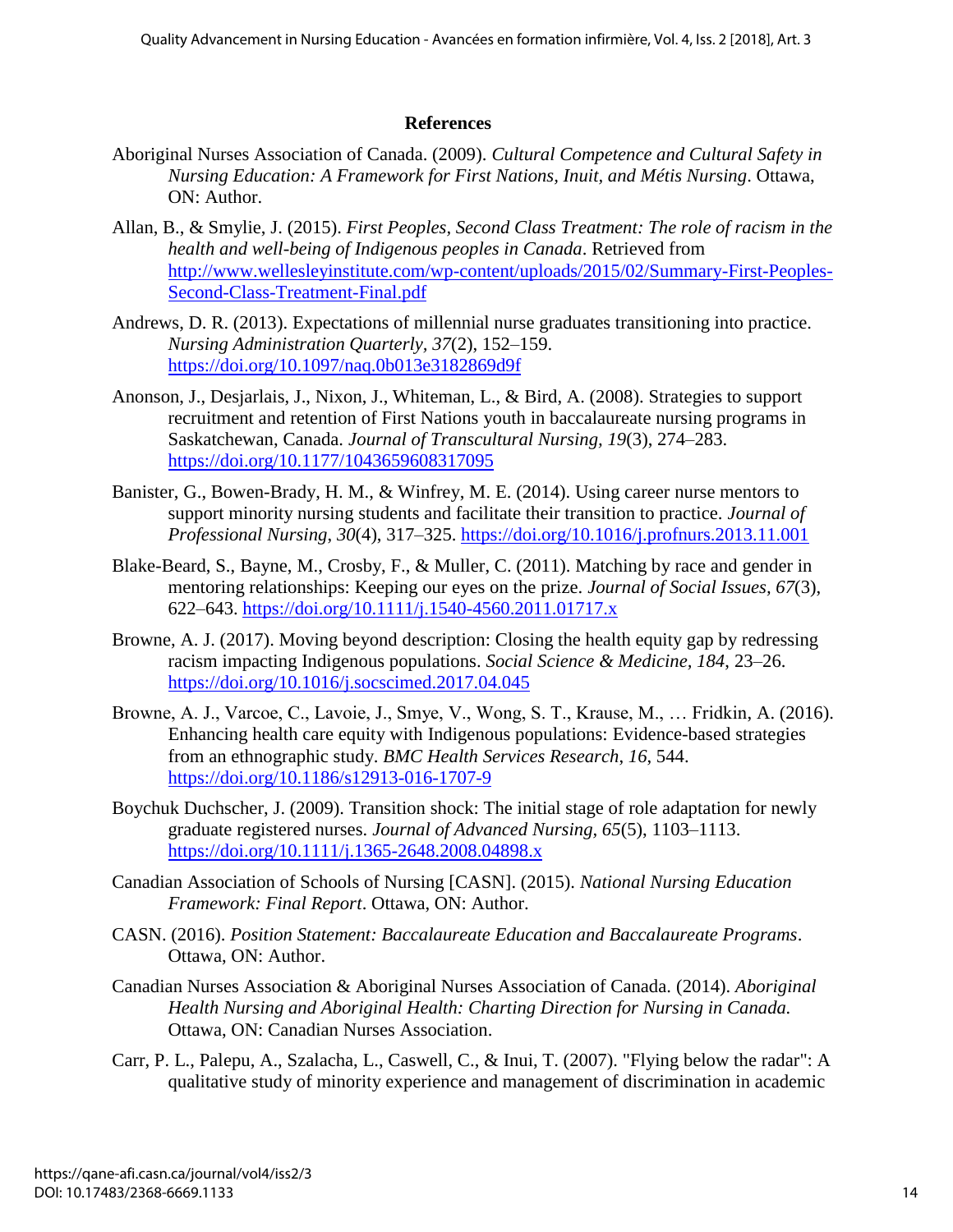medicine. *Medical Education, 41*, 601–609. [https://doi.org/10.1111/j.1365-](https://doi.org/10.1111/j.1365-2923.2007.02771.x) [2923.2007.02771.x](https://doi.org/10.1111/j.1365-2923.2007.02771.x)

- Casey, K., Fink., R., Jaynes, C., Campbell, L., Cook, P., & Wilson, V. (2011). Readiness for practice: The senior practicum experience. *Journal of Nursing Education, 50*(11), 646– 652.<https://doi.org/10.3928/01484834-20110817-03>
- Cech, E. A., Metz, A. M., Babcock, T., & Smith, J. L. (2011). Caring for our own: The role of insitutionalized support structures in Native American nursing student success. *Journal of Nursing Education, 50*(9), 524–531.<https://doi.org/10.3928/01484834-20110517-01>
- Duclos-Miller, P. A. (2011). Successful graduate nurse transition: Meeting the challenge. *Nurse Leader, 9*(4), 32–49. <https://doi.org/10.1016/j.mnl.2011.05.006>
- Dyess, S. M., & Sherman, R. O. (2009). The first year of practice: New graduate nurses' transition and learning needs. *Journal of Continuing Education in Nursing, 40*(9), 403– 410. <https://doi.org/10.3928/00220124-20090824-03>
- Exner-Pirot, H. (2014). *Aboriginal Nursing in Canada.* Saskatoon, SK: University of Saskatchewan College of Nursing.
- Exner-Pirot, H., & Butler, L. (2015). *Healthy Foundations: Nursing's role in building strong Aboriginal communities*. Ottawa, ON: The Conference Board of Canada.
- Felton-Busch, C. M., Solomon, S. D., McBain, K. E., & De La Rue, S. (2009). Barriers to advanced education for Indigenous Australian health workers: An exploratory study. *Education for Health, 22*(2), 1–7.
- Ferrell, D. K., DeCrane, S. K., Edwards, N. E., Foli, K. J., & Tennant, K. F. (2016). Minority undergraduate nursing student success. *Journal of Cultural Diversity, 23*(1), 3–11.
- Government of Canada. (2017). *Indigenous Peoples and Human Rights.* Retrieved from <https://www.canada.ca/en/canadian-heritage/services/rights-indigenous-peoples.html>
- Government of Saskatchewan. (2017). *Saskatchewan Population Report: 2016 census of Canada.* Regina, SK: Statistics Canada.
- Gregory, D., & Barsky, J. (2007). *Against The Odds: An update on Aboriginal nursing in Canada.* Ottawa, ON: Canadian Association of Schools of Nursing.
- Grossman, S. (2014). *Mentoring in Nursing: A dynamic and collaborative process* (2nd ed.). New York, NY: Springer.
- Guner, P. (2014). Preparedness of final year Turkish nursing students for work as a professional nurse. *Journal of Clinical Nursing, 24*(5–6), 844–854.<https://doi.org/10.1111/jocn.12673>
- Harder, M., Astle, B., Grypma, S., & Voyageur, E. (2016). Discerning success of Indigenous health students in community-based programs. *Quality Advancement in Nursing Education, 2*(2), Article 5.<https://doi.org/10.17483/2368-6669.1076>
- Hickey, M. T. (2010). Baccalaureate nursing graduates' perceptions of their clinical instructional experiences and preparation for practice. *Journal of Professional Nursing, 26*(1), 35–41. <https://doi.org/10.1016/j.profnurs.2009.03.001>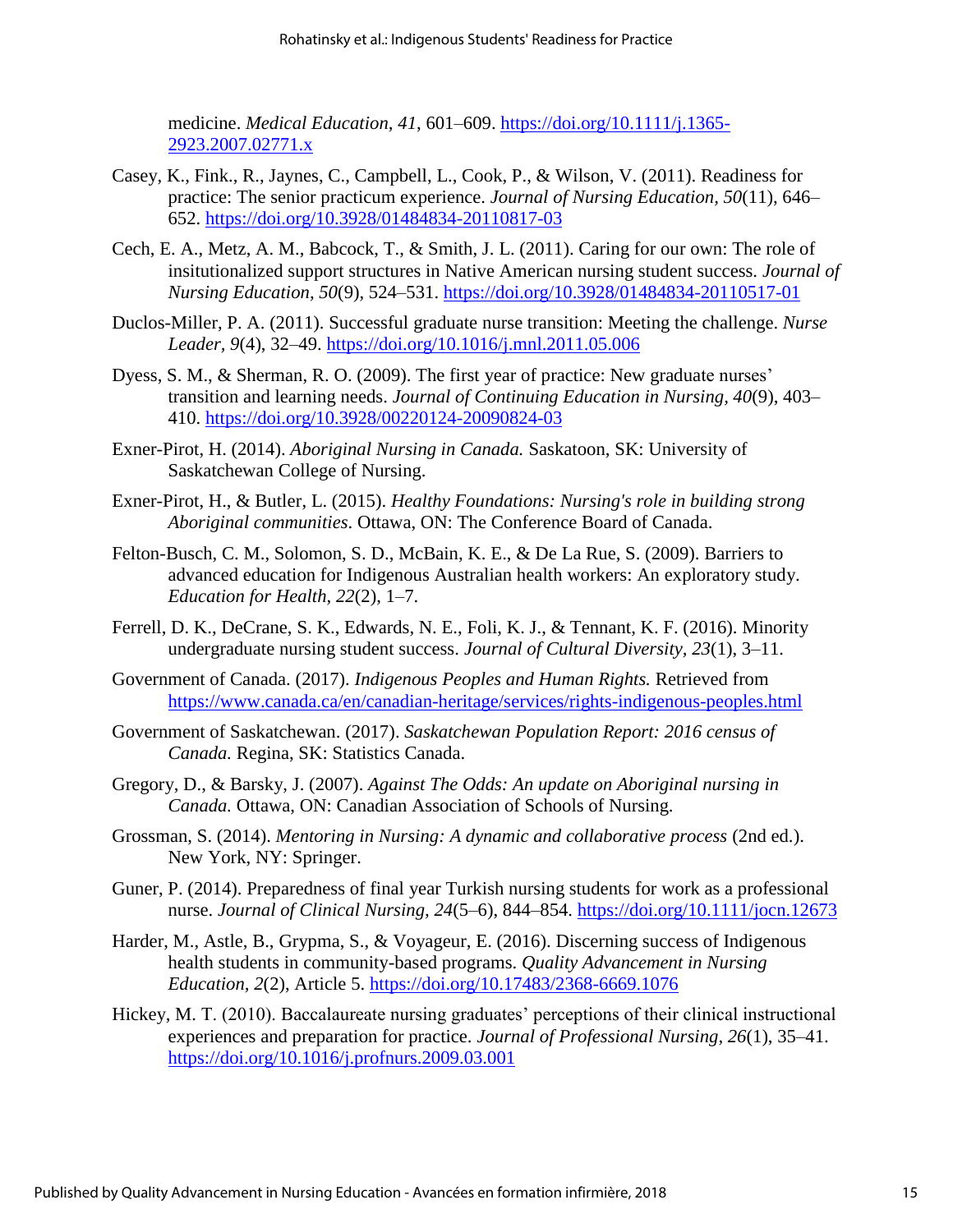- Hinton, A., & Chirgwin, S. (2010). Nursing education: Reducing reality shock for graduate Indigenous nurses - it's all about time. *Australian Journal of Advanced Nursing, 28*(1), 60–66.
- Hoffart, N., Waddell A., & Young, M. B. (2011). A model of new nurse transition. *Journal of Professional Nursing*, *27*(6), 334–343. <https://doi.org/10.1016/j.profnurs.2011.04.011>
- Jones, C. (2008). Revisiting nurse turnover costs: Adjusting for inflation. *Journal of Nursing Administration, 38*(1), 11–18. <https://doi.org/10.1097/01.nna.0000295636.03216.6f>
- Katz, J., O'Neal, G., Strickland, C. J., & Doutrich, D. (2010). Retention of Native American nurses working in their communities. *Journal of Transcultural Nursing, 21*(4), 393–401. <https://doi.org/10.1177/1043659609360848>
- Kulig, J. C., Lamb, M., Solowoniuk, J., Weaselfat, R., Shade, C, Healy, L., … Hirsch-Crowshoe, H. (2010). Nurturing a dream: The support program for Aboriginal nursing students. *First Nations Perspectives, 3*(1), 89–106.
- Kumaran, S., & Carney, M. (2014). Role transition from student nurse to staff nurse: Facilitating the transition period. *Nurse Education in Practice, 14,* 605–611. <https://doi.org/10.1016/j.nepr.2014.06.002>
- Loftin, C., Newman, S. D., Dumas, B. P., Gilden, G., & Bond, M. L. (2012). Perceived barriers to success for minority nursing students: An integrative review. *International Scholarly Research Network Nursing, 2012,* 9 pages, article ID 806543, <https://doi.org/10.5402/2012/806543>
- Martin, D., & Seguire, M. (2013). Creating a path for Indigenous student success in baccalaureate nursing education. *Journal of Nursing Education, 52*(4), 205–209. <https://doi.org/10.3928/01484834-20130314-01>
- Metz, A. M., Cech, E. A., Babcock, T., & Smith, J. L. (2011). Effects of formal and informal support structures on the motivation of Native American students in nursing. *Journal of Nursing Education, 50*(7), 388–394.<https://doi.org/10.3928/01484834-20110415-01>
- Mills, J., Francis, K., & Bonner, A. (2005). Mentoring, clinical supervision and preceptoring: Clarifying the conceptual definitions for Australian rural nurses. A review of the literature. *Rural & Remote Health*, *5*, 410–450.
- Minore, B., Boone, M., Cromarty, H., Hill, M., Katt, M., Kinch, P., … Sabourin, A. (2013). *Developing supportive workplace and educational environments for Aboriginal nurses*. Thunder Bay, ON: Lakehead University.
- Missen, K., McKenna, L., & Beauchamp, A. (2015). Work readiness of nursing graduates: Current perspectives of graduate nurse program coordinators. *Contemporary Nurse, 51*(1), 27–38.<https://doi.org/10.1080/10376178.2015.1095054>
- National Aboriginal Health Organization. (2006). *Strategic framework to increase the participation of First Nations, Inuit and Métis peoples in health careers. Ottawa, ON:* Author.
- Newton, J. M., Cross, W. M., White, K., Ockerby, C., & Billett, S. (2011). Outcomes of a clinical partnership model for undergraduate nursing students. *Contemporary Nurse*, *39*(1), 119–127.<https://doi.org/10.5172/conu.2011.39.1.119>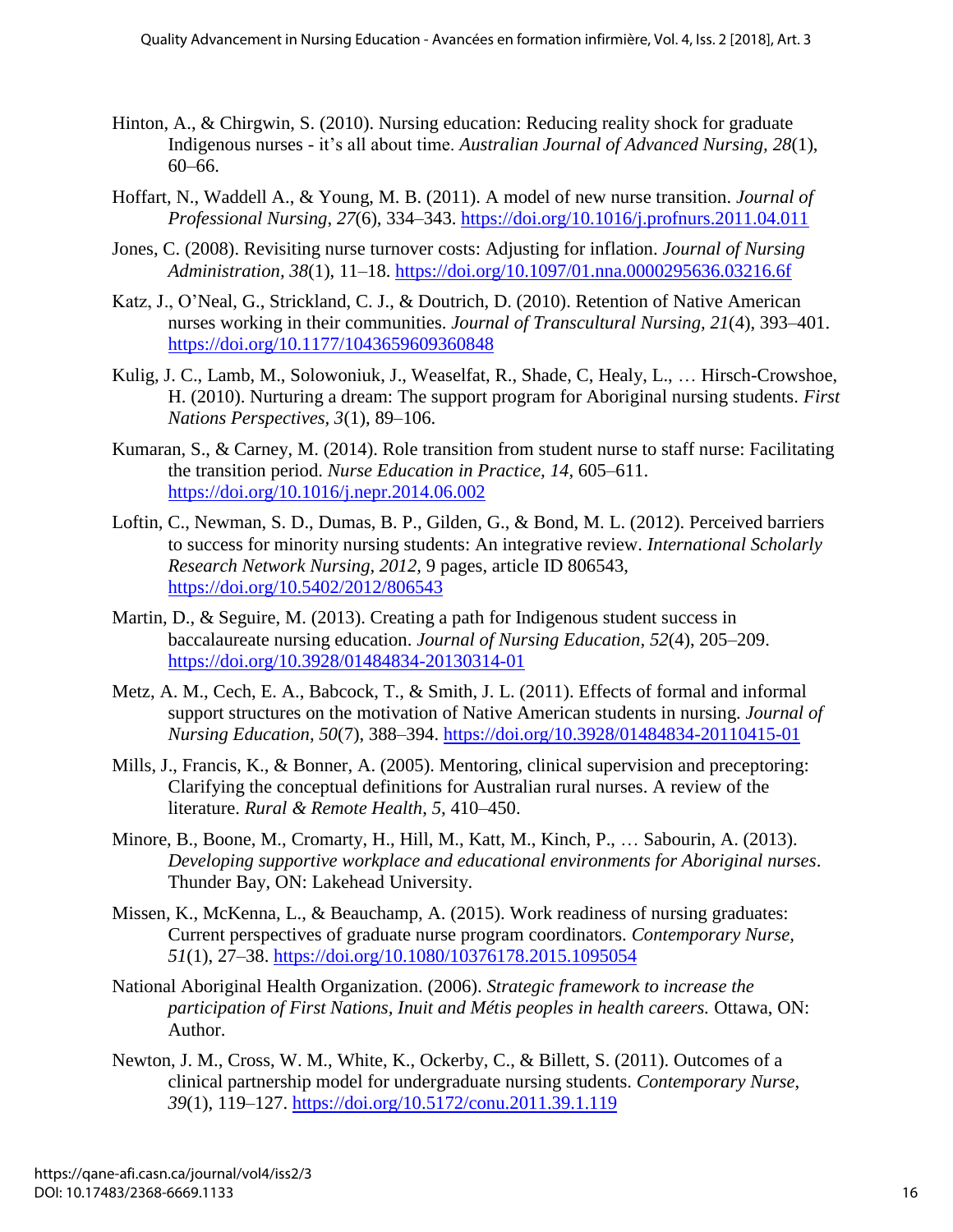- Nunavut Nurses. (2014). Salary and Bonuses. Retrieved from [www.nunavutnurses.ca/english/jobs/salary\\_bonuses.shtml](http://www.nunavutnurses.ca/english/jobs/salary_bonuses.shtml)
- Nursing Council of New Zealand. (2011). *Guidelines for Cultural Safety, The Treaty of Waitangi and Maori Health in Nursing Education and Practice: Regulating Nursing Practice to Protect Public Safety*. Wellington, NZ: Author.
- O'Brien-Pallas, L., Tomblin-Murphy, G., & Shamian, J. (2008). *Understanding the costs and outcomes of nurses' turnover in Canadian hospitals: Final Report.* Toronto, ON: Nursing Health Services Research Unit.
- Parent, M. L. (2010). *A study on nursing education: A consensus on ideal programs for Aboriginal students*. (Doctoral dissertation). Available from ProQuest Dissertations and Theses database. (No. 3398744).
- Pijl, E. M., & Hagen, B. (2011). Towards culturally relevant nursing education for Aboriginal students. *Nurse Education Today, 31,* 595–600. <https://doi.org/10.1016/j.nedt.2010.10.014>
- Porter, J. (2012, April 20). First Nations hurt by nursing shortage. *CBC News*. Retrieved from [www.cbc.ca/news/canada/thunder-bay/first-nations-hurt-by-nursing-shortage-1.1184843](http://www.cbc.ca/news/canada/thunder-bay/first-nations-hurt-by-nursing-shortage-1.1184843)
- Porter, J., Morphet, J., Missen, K., & Raymond, A. (2013). Preparation for high-acuity clinical placement: confidence levels of final-year nursing students. *Advances in Medical Education and Practice, 4*, 83–89.<https://doi.org/10.2147/amep.s42157>
- Reading, C. L., & Wien, F. (2013). *Health Inequalities and Social Determinants of Aboriginal Peoples' Health*. Prince George, BC: National Collaborating Centre for Aboriginal Health.
- Saber, D. A., Anglade, D., & Schirle, L. M. (2015). A study examining senior nursing students' expectations of work and the workforce. *Journal of Nursing Management, 24,* 183–191. <https://doi.org/10.1111/jonm.12322>
- Smith, D., McAlister, S., Tedford Gold, S., & Sullivan-Bentz, M. (2011). Aboriginal recruitment and retention in nursing education: A review of the literature. *International Journal of Nursing Education Scholarship, 8*(1), Article 3.<https://doi.org/10.2202/1548-923x.2085>
- Statistics Canada (2015, September 17) *Projections of the Aboriginal population and households in Canada, 2011-2036*. Retrieved from [http://www.statcan.gc.ca/daily](http://www.statcan.gc.ca/daily-quotidien/150917/dq150917b-eng.htm)[quotidien/150917/dq150917b-eng.htm](http://www.statcan.gc.ca/daily-quotidien/150917/dq150917b-eng.htm)
- Truth and Reconciliation Commission of Canada [TRC]. (2015). *Honoring the truth, reconciling for the future: Summary of the final report of the truth and reconciliation commission of Canada.* Winnipeg, MB: Author.
- Usher, K., Mills, J., West, C., Park, T., & Woods, C. (2015). Preregistration student nurses' selfreported preparedness for practice before and after the introduction of a capstone subject. *Journal of Clinical Nursing, 24,* 3245–3254.<https://doi.org/10.1111/jocn.12996>
- Vakic, A., Jesty, C., Mathews, V., & Etowa, J. (2012). Understanding race and racism in nursing: Insights from Aboriginal nurses. *International Scholarly Research Network, 2012*, Article ID 196437, 1–9.<https://doi.org/10.5402/2012/196437>